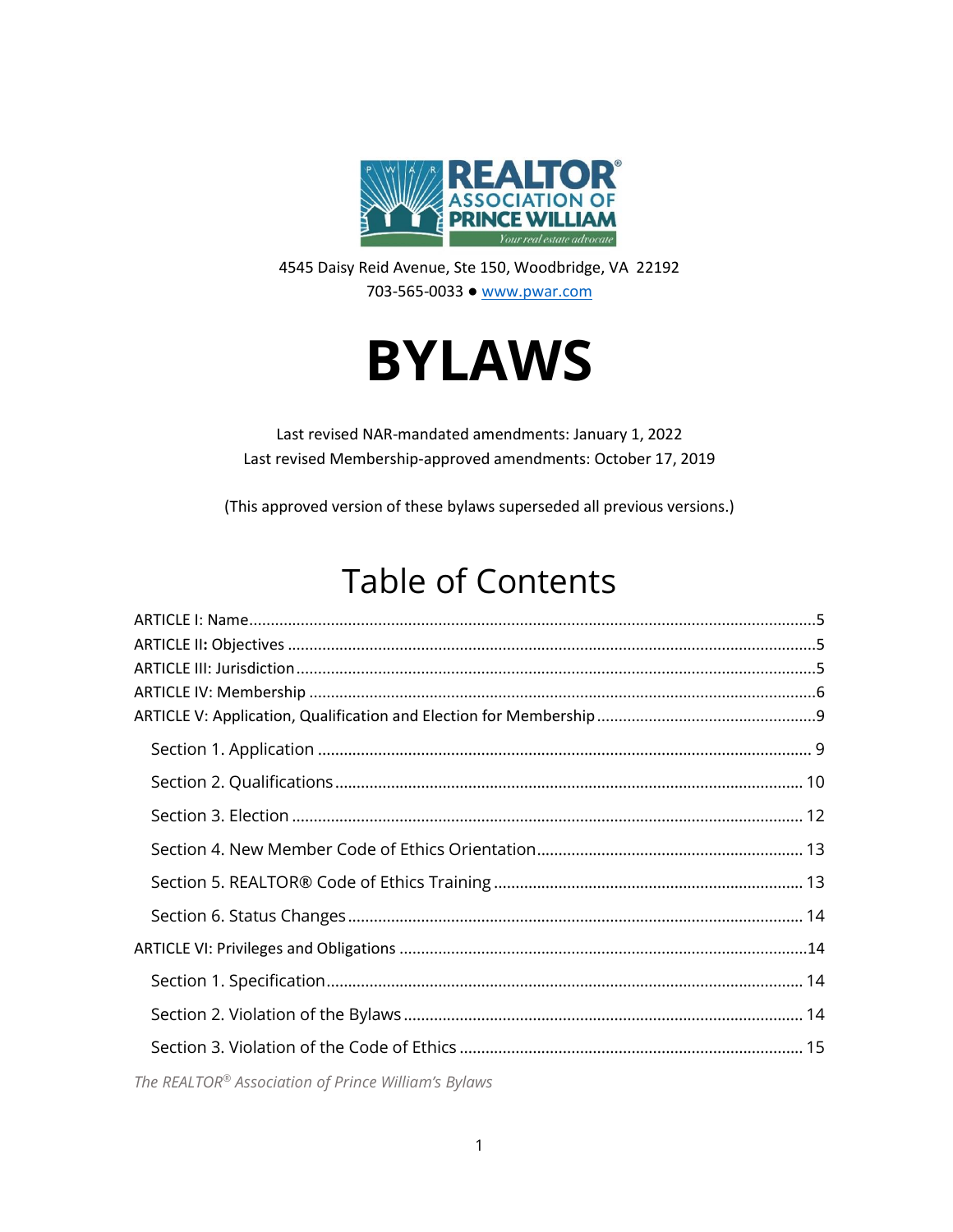| Section 7. Notice of Dues, Fees, Fines, Assessments, and other Financial Obligations of |  |
|-----------------------------------------------------------------------------------------|--|
|                                                                                         |  |
|                                                                                         |  |
|                                                                                         |  |
|                                                                                         |  |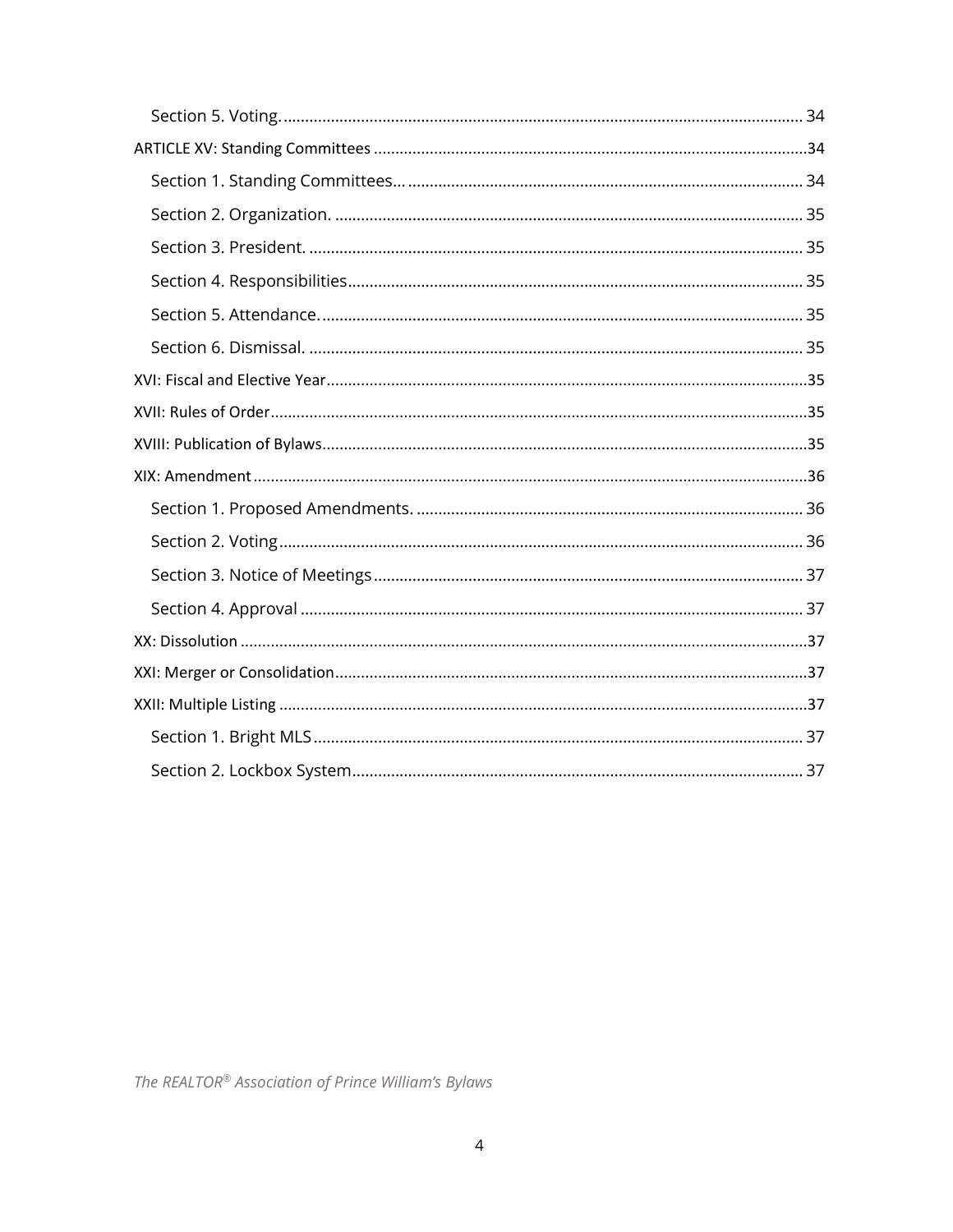#### **ARTICLE I - Name**

#### Section 1. Name

The name of this organization shall be the REALTOR® Association of Prince William Inc., hereafter referred to as the "Association."

#### Section 2. REALTORS®

REALTORS® Inclusion and retention of the Registered Collective Membership Mark "REALTORS®" in the name of the Association shall be governed by the Constitution and Bylaws of the NATIONAL ASSOCIATION OF REALTORS® as from time to time amended.

#### **ARTICLE II - Objectives**

The objectives of the Association are:

#### Section 1.

To unite those engaged in the recognized branches of the real estate profession for the purpose of exerting a beneficial influence upon the profession and related interests.

#### Section 2.

To promote and maintain high standards of conduct in the real estate profession as expressed in the Code of Ethics of the National Association of REALTORS®.

#### Section 3.

To provide a unified medium for real estate owners and those engaged in the real estate profession whereby their interests may be safeguarded and advanced.

#### Section 4.

To further the interests of home and other real property ownership.

#### Section 5.

To unite those engaged in the real estate profession in this community with the Virginia Association of REALTORS® and the NATIONAL ASSOCIATION OF REALTORS®, thereby furthering their own objectives throughout the state and nation, and obtaining the benefits and privileges of membership therein.

#### Section 6.

To designate, for the benefit of the public, individuals authorized to use the terms "REALTOR®" and "REALTORS®" as licensed, prescribed and controlled by the NATIONAL ASSOCIATION OF REALTORS®.

## **ARTICLE III - JURISDICTION**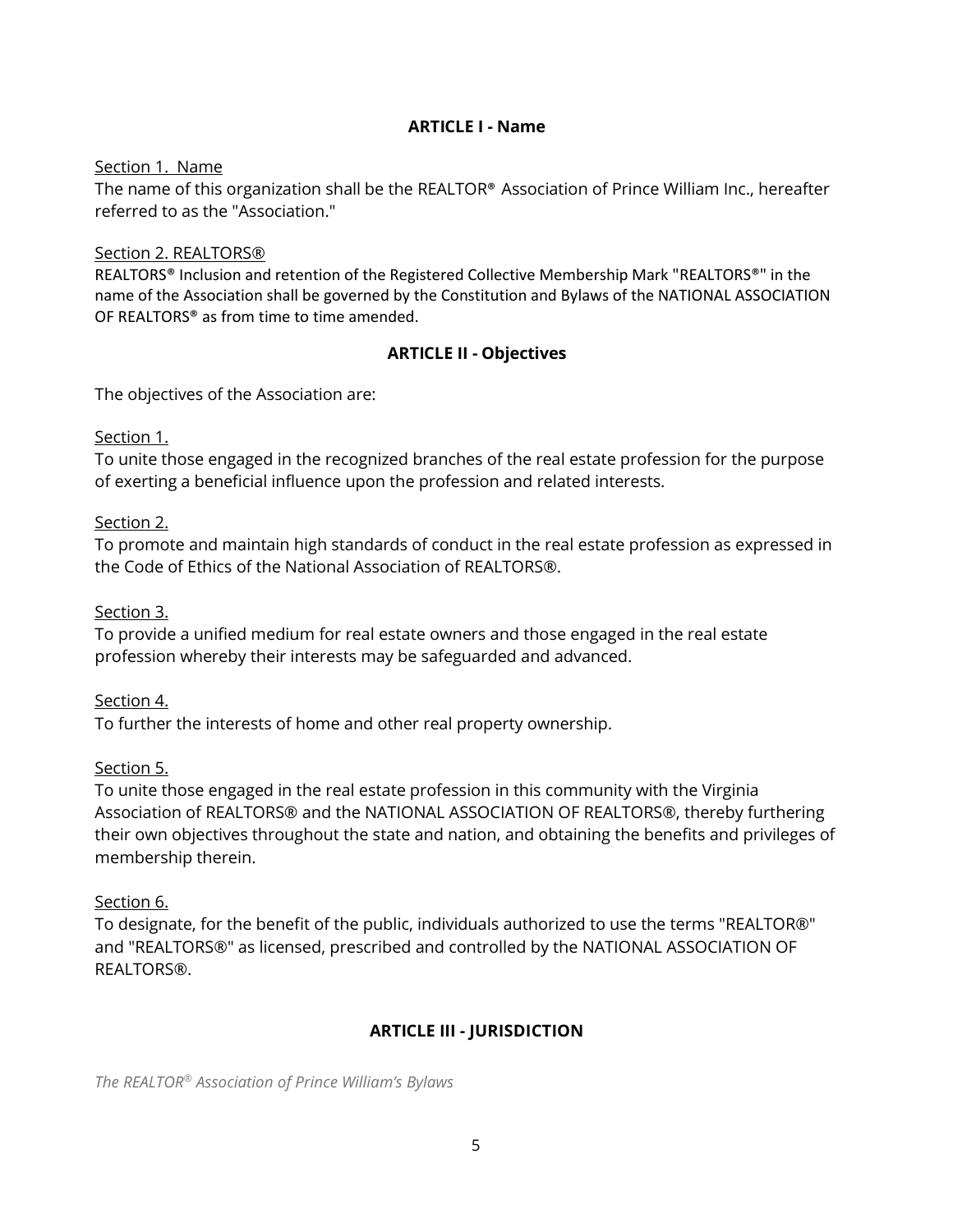#### Section 1. Area.

The territorial jurisdiction of the Association as a member of the National Association of REALTORS® shall include the county of Prince William, Virginia, and the city limits of Manassas and Manassas Park as of December 1982.

#### Section 2. Definition.

Territorial jurisdiction is defined to mean: The right and duty to control the use of the terms "REALTOR®" and "REALTORS®", subject to the conditions set forth in these Bylaws and those of the NATIONAL ASSOCIATION OF REALTORS®, in return for which the Association agrees to protect and safeguard the property rights of the National Association in the terms.

#### **ARTICLE IV - Membership**

#### Section 1. Classes and Definitions.

The Members of the Association shall consist of individuals or firms. There shall be eight (8) classes of members.

A. *REALTOR® Members.* REALTOR® Members, whether primary or secondary, shall be:

(1) Individuals who as principals,

- sole proprietors,
- partners,
- corporate officers
- branch office managers
- 1. Are licensed real estate brokers, salesperson, licensed or certified appraiser, licensed appraiser trainees, and are actively engaged in the real estate profession, including buying, selling, exchanging, renting or leasing, managing, appraising for others for compensation, counseling, building, developing or subdividing real estate, and who maintain or are associated with an established real estate or appraisal office in the state of Virginia or a state contiguous thereto. All persons who are partners in a partnership, or all officers in a corporation, who are actively engaged in the real estate profession within the state or a state contiguous thereto shall qualify for REALTOR® Membership only, and each is required to hold REALTOR® Membership (except as provided in the following paragraph) in an Association of REALTORS® within the state of Virginia or a state contiguous thereto unless otherwise qualified for Institute Affiliate Membership as described in Article IV; Section 1(B).

In the case of a real estate firm, partnership, or corporation, whose business activity is substantially all commercial, only those principals actively engaged in the real estate business in connection with the same office, or any other offices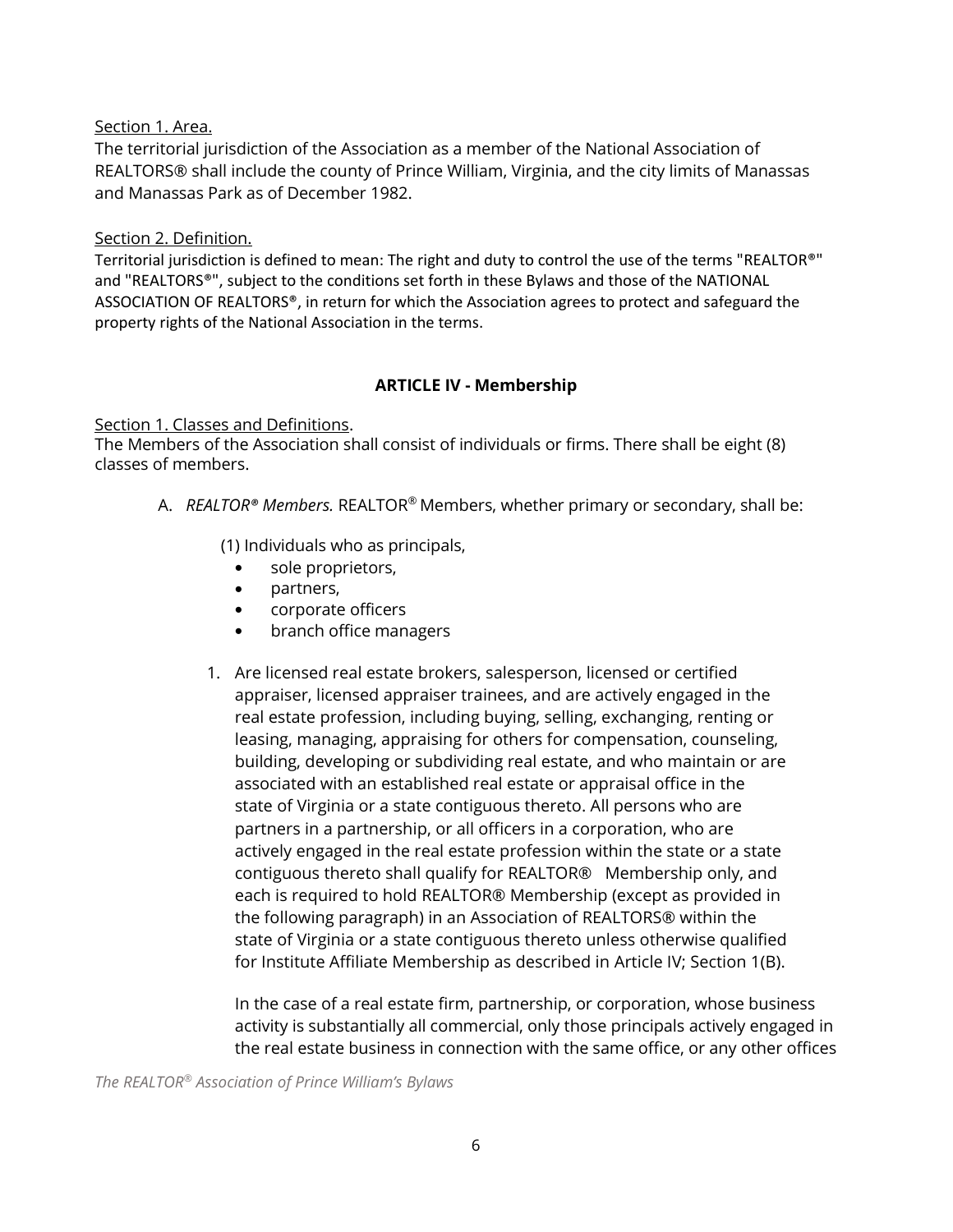within the jurisdiction of the board in which one of the firm's principals holds REALTOR® membership, shall be required to hold REALTOR® membership unless otherwise qualified for Institute Affiliate Membership as described in Section 1 (b) of Article IV.

- 2. Individuals who are engaged in the real estate profession other than as principals, sole proprietors, partners, branch office managers, or corporate officers, and are associated with a REALTOR® Member and meet the qualifications set out in Article V.
- 3. Corporate officers (who may be licensed or unlicensed) of a real estate brokerage franchise organization with at least one hundred fifty (150) franchisees located within the United States, its insular possessions and the commonwealth of Puerto Rico, elected to membership pursuant to the provisions in the NAR Constitution and Bylaws. Such individuals shall enjoy all of the rights, privileges and obligations of REALTOR® membership (including compliance with the Code of Ethics) except: obligations related to board mandated education, meeting attendance, or indoctrination classes or other similar requirements; the right to use the term REALTOR® in connection with their franchise organization's name; and the right to hold elective office in the local board, state association and National Association.
- 4. Primary and Secondary REALTOR® Members. An individual is a Primary Member if the Association pays state and National dues based on such member. An individual is a Secondary Member if state and National dues are remitted through another Association. One of the principals in a real estate firm must be a 'Designated REALTOR®' Member of the Association in order for licensees affiliated with the firm to select the Association as their 'Primary' Association.
- 5. Designated REALTOR® Members. Each firm (or office in the case of firms with multiple office locations) shall designate in writing one REALTOR® Member for each office who shall be responsible for all the duties and obligations of Membership including the obligation to arbitrate pursuant to Article 17 of the Code of Ethics and the payment of Association dues as established in Article X of the Bylaws. The 'Designated REALTOR®' must be a principal, sole proprietor, partner, corporate officer, trustee or branch office manager acting on behalf of the firm's principal(s) and must meet all other qualifications for REALTOR® Membership established in Article V, Section 2, of the Bylaws.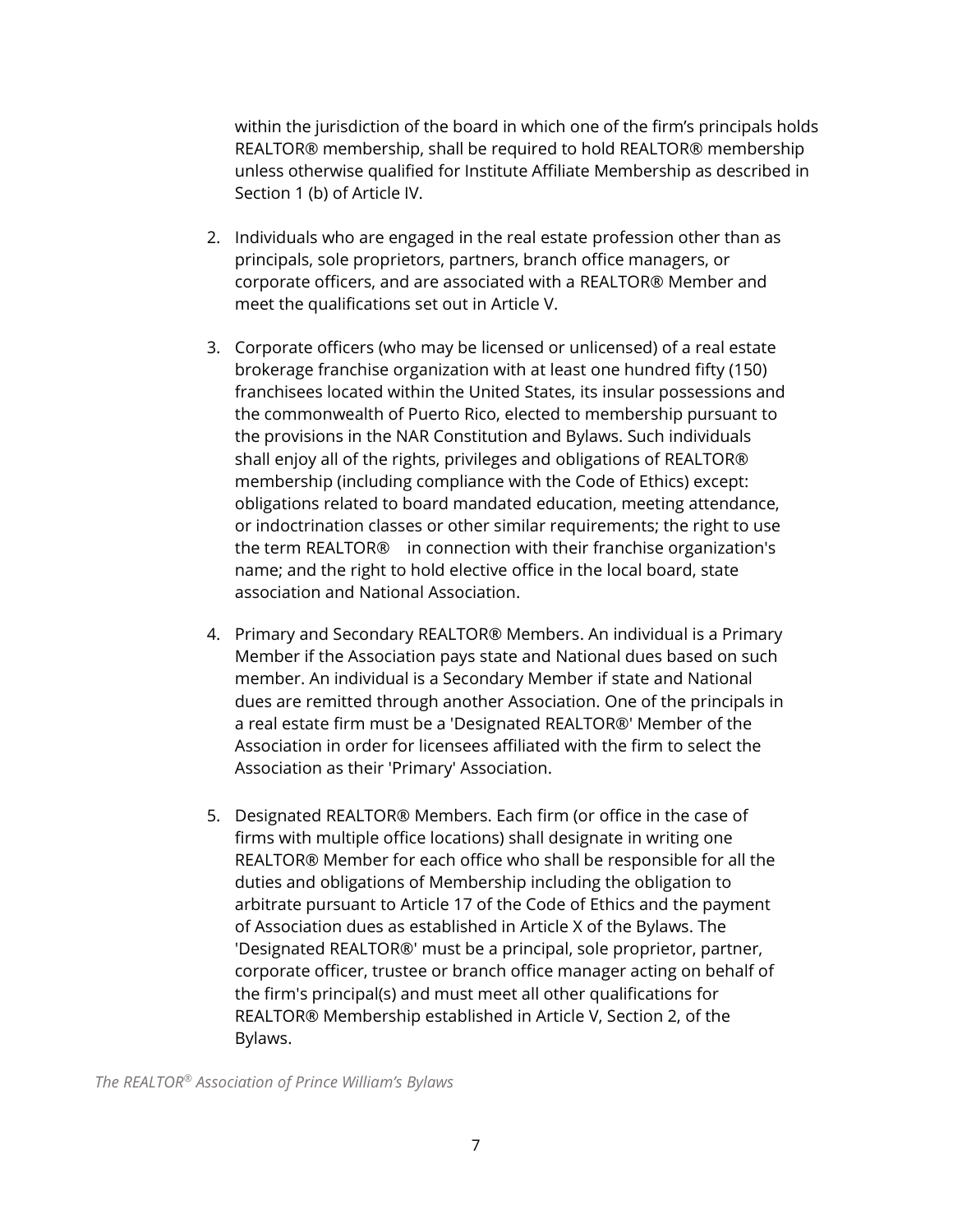B. *Institute Affiliate Members.* Institute Affiliate Members shall be individuals who hold a professional designation awarded by an Institute, Society or Council affiliated with the NATIONAL ASSOCIATION OF REALTORS® that addresses a specialty area other than residential brokerage or individuals who otherwise hold a class of membership in such Institute, Society or Council that confers the right to hold office. Any such individual, if otherwise eligible, may elect to hold REALTOR® membership, subject to payment of applicable dues for such membership.

Institute Affiliate Members shall be privileged to hold membership in committees and vote on committee matters, but shall not have the right to vote on issues of ethics and arbitration, or to hold elective office or use the term "REALTOR®."

NOTE: Local associations establish the rights and privileges to be conferred on Institute Affiliate Members except that no Institute Affiliate Member may be granted the right to use the term REALTOR®, REALTOR-ASSOCIATE ®, or the REALTOR ® logo; to serve as President of the local association; or to be a participant in the local association's Multiple Listing Service.

C. *Affiliate Members.* Affiliate Members shall be real estate owners, appraisers and other individuals or firms who, while not engaged in the real estate profession as defined in paragraphs a. or b. of this Section, have interests requiring information concerning real estate, and are in sympathy with the objectives of the Association. Affiliate Membership shall also be granted to individuals licensed or certified to engage in real estate practice who, if otherwise eligible, do not elect to hold REALTOR® membership in the Association, provided the applicant and the office affiliated with are engaged exclusively in a specialty of the real estate business other than brokerage of real property.

Each firm will designate a Member to hold its membership during tenure. Additional individuals in a particular firm may apply for membership and are responsible for appropriate fees.

Affiliate Members shall be privileged to hold membership in committees and vote on committee matters, but shall not have the right to vote on issues of ethics and arbitration, or to hold elective office or use the term "REALTOR®."

D. *Public Service Members.* Public Service Members shall be individuals who are interested in the real estate profession as salaried or retired employees of or affiliated with educational, public utility, governmental, or other similar organizations, or who are no longer active in the profession due to health, age, or retirement, and are not engaged in the real estate profession on their own account or in association with an established real estate office.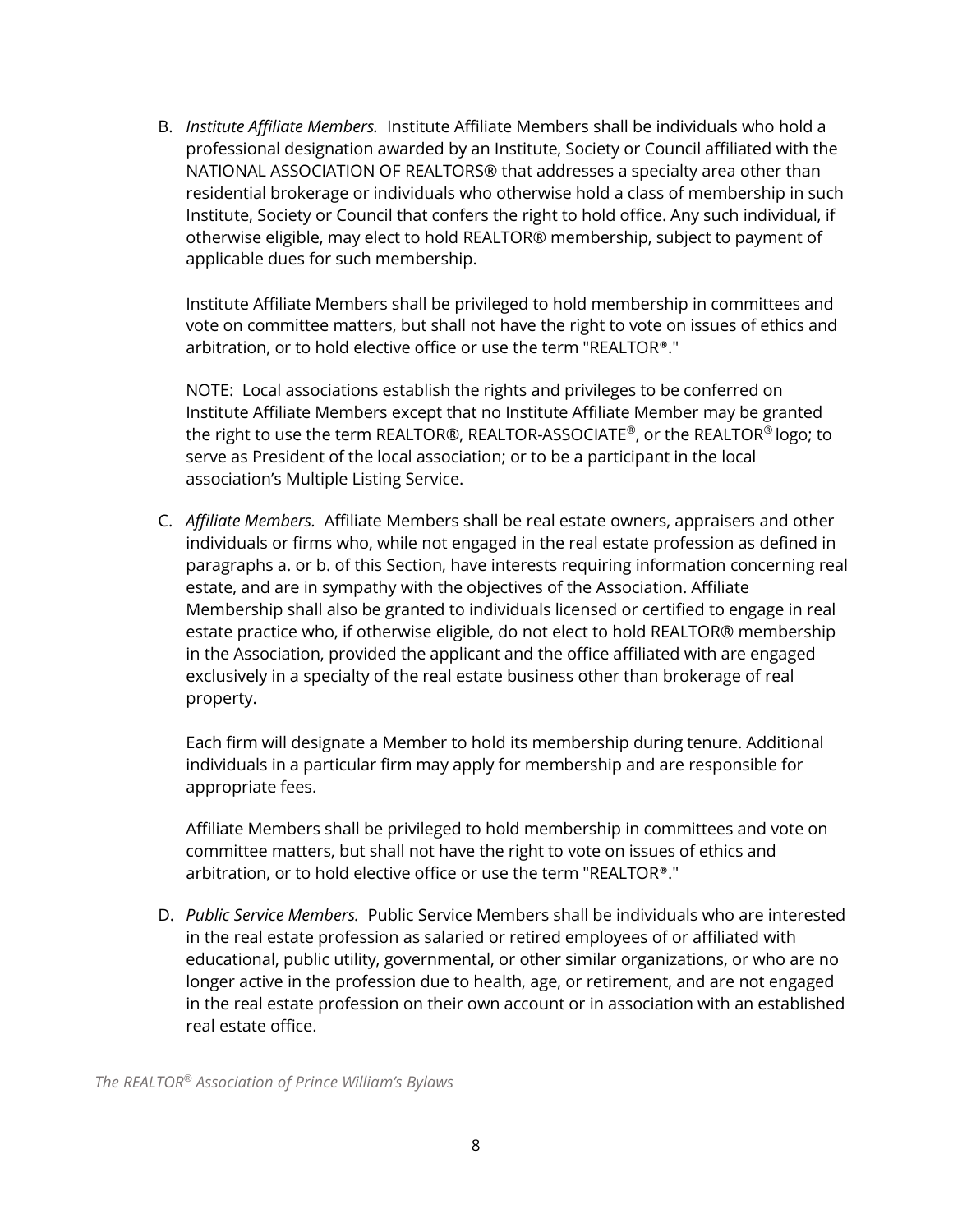Public Service Members shall have such privileges and rights and be subject to such obligations as may be prescribed by the Board of Directors.

E. *Honorary Members.* Honorary Members shall be individuals no longer engaged in the real estate profession who have performed notable service for the real estate profession, for the Association, or for the public. They shall have been a REALTOR® for at least 20 years, with at least 10 years as Member of the REALTOR® Association of Prince William.

Honorary Members shall have all the rights and privileges of the Association except the right to use the terms REALTOR® or REALTORS® and excepting the right to vote or hold elective office in the Association. Consideration for Honorary Membership may be at the request of the former member requesting such membership, or by the request of any REALTOR® Member of the Association.

- F. *Student Members.* Student Members shall be individuals who are seeking an undergraduate or graduate degree with a specialization or major in real estate at institutions of higher learning and who have completed at least two years of college and at least one college level course in real estate, but are not engaged in real estate practice on their own account or not associated with an established real estate office.
- G. *Life Members.* Life Members shall be individuals who are at least 60 years of age, and who have accumulated 30 years of membership in the REALTOR® Association of Prince William®. Life Members will be exempt from PWAR local dues. (1) Each request shall be approved by the Board of Directors.
- H. *State President.* The state president will be exempt from the Associations local dues.

#### **ARTICLE V – Application, Qualification and Election of Membership**

#### Section 1. Application.

A. An application for membership shall be made in such manner and form as may be prescribed by the Board of Directors and made available to anyone requesting it. The application form shall contain among the statements to be signed by the applicant (1) that applicant agrees as a condition to membership to thoroughly familiarize himself/herself with the Code of Ethics of the NATIONAL ASSOCIATION OF REALTORS®, the Constitutions, Bylaws, and Rules and Regulations of the association, the State and National Associations, and if elected a member, will abide by the Constitutions and Bylaws and Rules and Regulations of the association, State and National Associations and, if a REALTOR® member, will abide by the Code of Ethics of the NATIONAL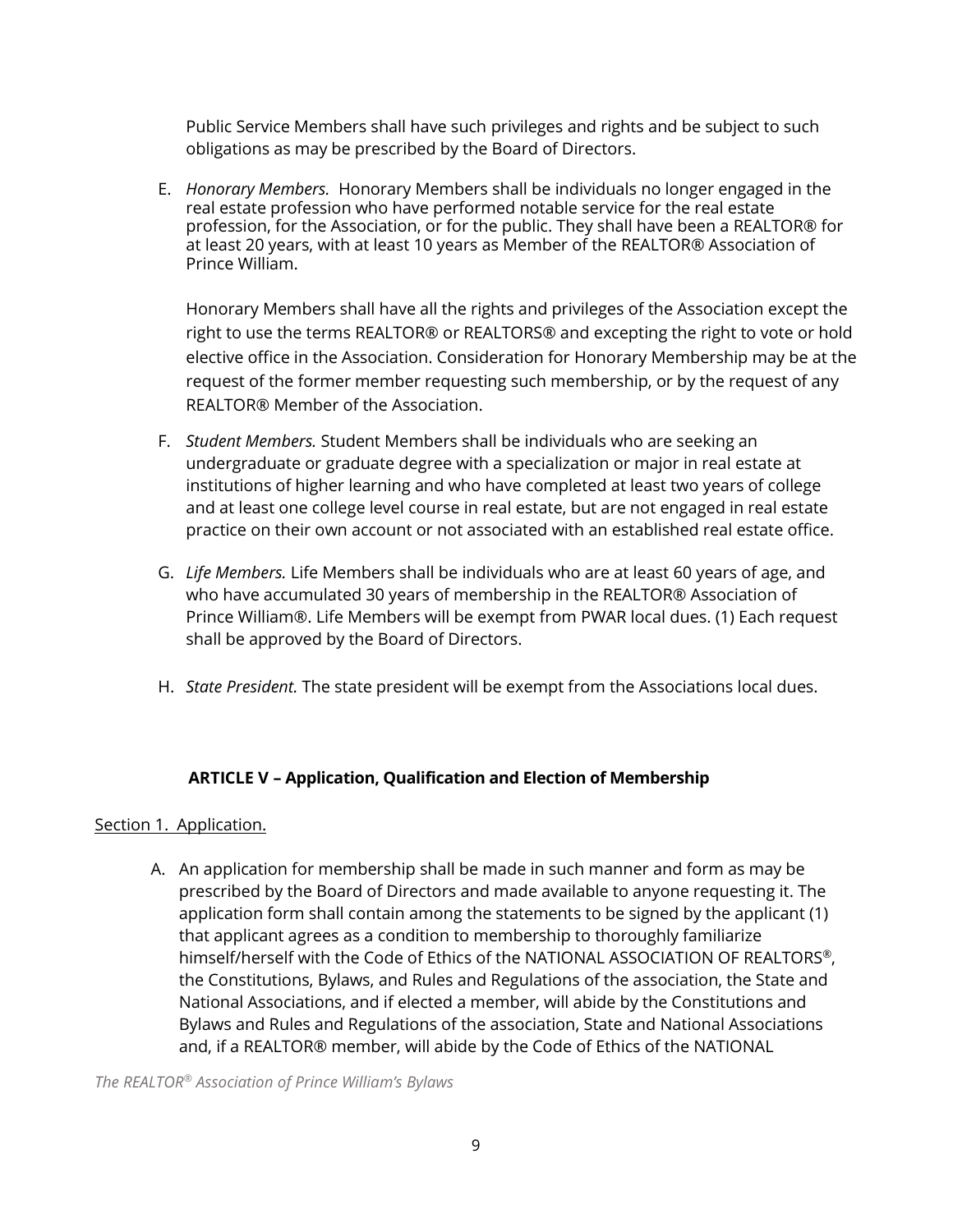ASSOCIATION OF REALTORS®, including the obligation to arbitrate controversies arising out of real estate transactions as specified by Article 17 of the Code of Ethics, and as further specified in the Code of Ethics and Arbitration Manual of the NATIONAL ASSOCIATION OF REALTORS®, as from time to time amended, and (2) that applicant consents that the association, through its membership committee or otherwise, may invite and receive information and comment about applicant from any member or other persons, and that applicant agrees that any information and comment furnished to the association by any person in response to the invitation shall be conclusively deemed to be privileged and not form the basis of any action for slander, libel, or defamation of character. The applicant shall, with the form of application, have access to a copy of the Bylaws, Constitution, Rules and Regulations, and Code of Ethics referred to above. (Amended 11/11)

B. Application must be made within six months after activation of license. If application with PWAR (or another REALTOR<sup>®</sup> association) is not made within six (6) months, the licensee will be considered a non-member licensee and the broker will be held responsible for an amount equivalent to dues as prescribed in Article X, Section 2(A). If a licensee joins the association after six months of activation, dues shall be calculated from the month following the six month time frame.

#### Section 2. Qualifications.

A. An applicant for REALTOR<sup>®</sup> Membership who is a principal, sole proprietor, partner, corporate officer, or branch office manager of a real estate firm shall supply evidence satisfactory to the Governance Committee of active participation in the real estate profession, and maintains a current, valid real estate broker's or salesperson's license or is licensed or certified by an appropriate state regulatory agency to engage in the appraisal of real property, has a place of business within the state or a state contiguous thereto (unless a secondary member), has no record of recent or pending bankruptcy, has no record of official sanctions involving unprofessional conduct, agrees to complete, within ninety (90) days, a course of instruction covering the Code of Ethics of the National Association of REALTORS®, Fair Housing and the Bylaws and Rules and Regulations of the Association, the Bylaws of the State Association, and the Constitution and Bylaws of the National Association of REALTORS ® Applicant shall pass such reasonable and non-discriminatory written examinations in this course as may be required by the Committee, and shall agree that if elected to membership, to abide by such Constitution, Bylaws, Rules and Regulations, and Code of Ethics. Applicant shall successfully complete prescribed course within time noted above from date of application or application shall be denied.

A REALTOR® transferring from another association in Virginia and a REALTOR® applying for 'Secondary REALTOR® Membership' shall not be required to meet the course requirements identified above.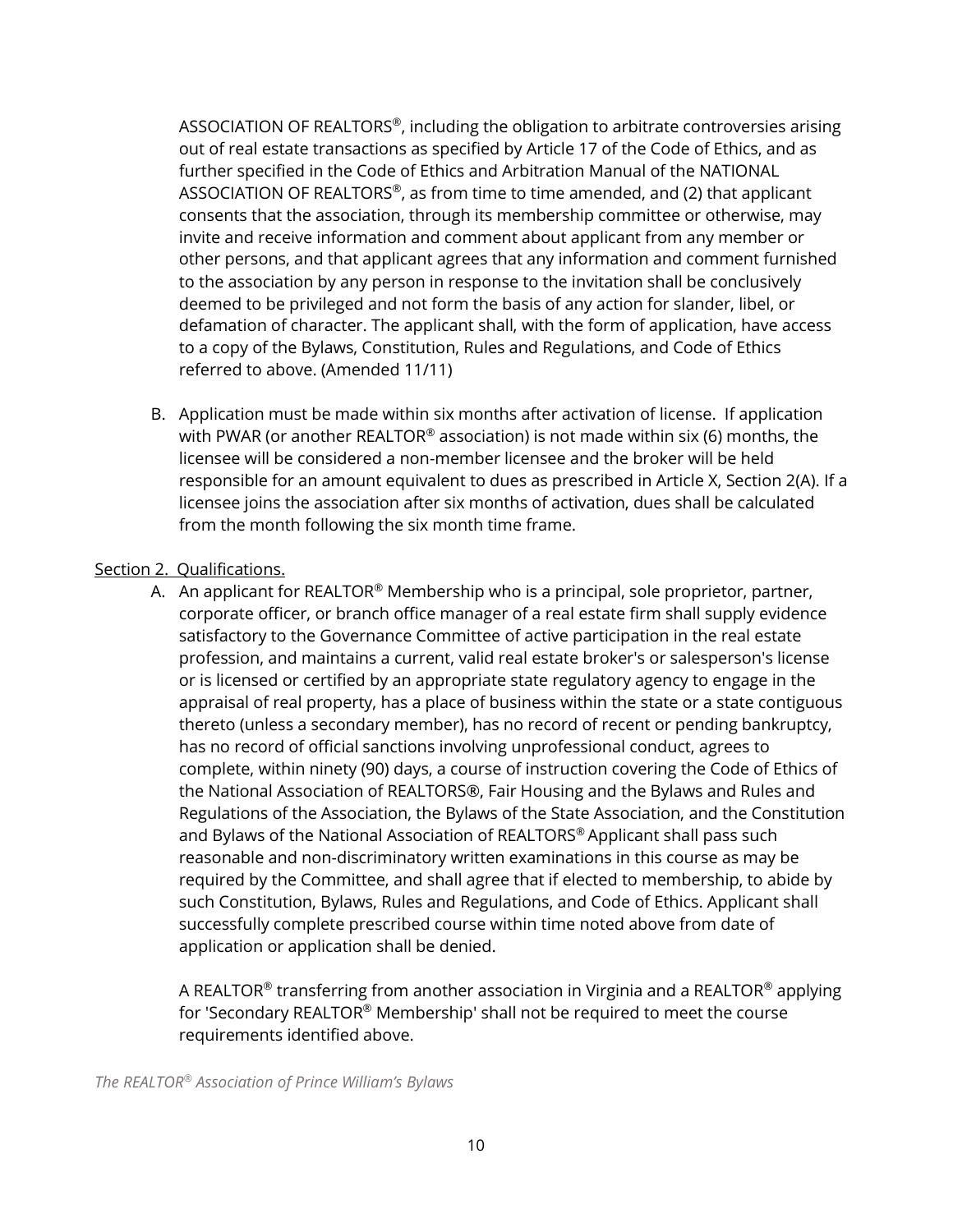No recent or pending bankruptcy is intended to mean that the applicant or any real estate firm in which the applicant is a principal, sole proprietor, general partner, or corporate officer, or branch office manager is not involved in any pending bankruptcy or insolvency proceedings or has not been adjudged bankrupt in the past three years. If a bankruptcy proceeding as described above exists, membership may not be rejected unless the Association establishes that its interests and those of its members and the public could not be adequately protected by requiring that the applicant pay cash in advance for Association and MLS fees for up to one year from the date that membership is approved or from the date that the applicant is discharged from bankruptcy (whichever is later). In the event that an existing member initiates bankruptcy proceedings, the Member may be placed on a "cash basis" from the date that bankruptcy is initiated until one year from the date that the Member has been discharged from bankruptcy.

No record of official sanctions involving unprofessional conduct is intended to mean that the Association may only consider judgments within the past three years of violations of (1) civil rights laws; (2) real estate license laws; (3) or other laws prohibiting unprofessional conduct against the applicant rendered by the courts or other lawful authorities; and (4) findings of violations of the REALTORS® Code of Ethics resulting in suspension or expulsion from any Member Board/Association in which the applicant is or was a Member.

NOTE 2: Article IV, Section 2, of the NAR Bylaws prohibits Member Boards from knowingly granting REALTOR® or REALTOR-ASSOCIATE® membership to any applicant who has an unfulfilled sanction pending which was imposed by another Board or Association of REALTORS® for violation of the Code of Ethics. (Adopted 1/01)

B. Individuals who are actively engaged in the real estate profession other than as principals, sole proprietors, partners, branch office managers, or corporate officers, in order to qualify for REALTOR® Membership, shall at the time of application be associated either as an employee or as an independent contractor with a Designated REALTOR® Member of the Association or a Designated REALTOR® Member of another Association (if a secondary member), and must maintain a current, valid real estate broker's or salesperson's license or be licensed or certified by an appropriate state regulatory agency to engage in the appraisal of real property, shall complete, within ninety (90) days, a course of instruction covering the Code of Ethics of the NATIONAL ASSOCIATION OF REALTORS®, Fair Housing and the Bylaws and Rules and Regulations of the Association, the Bylaws of the State Association, and the Constitution and Bylaws of the NATIONAL ASSOCIATION OF REALTORS®. Applicant shall successfully complete prescribed course within time noted above from date of application or the application will be denied, and shall pass such reasonable and non-discriminatory written examinations thereon as may be required by the Committee, and shall agree in writing that if elected to membership, to abide by Fair Housing Laws, the Code of Ethics of the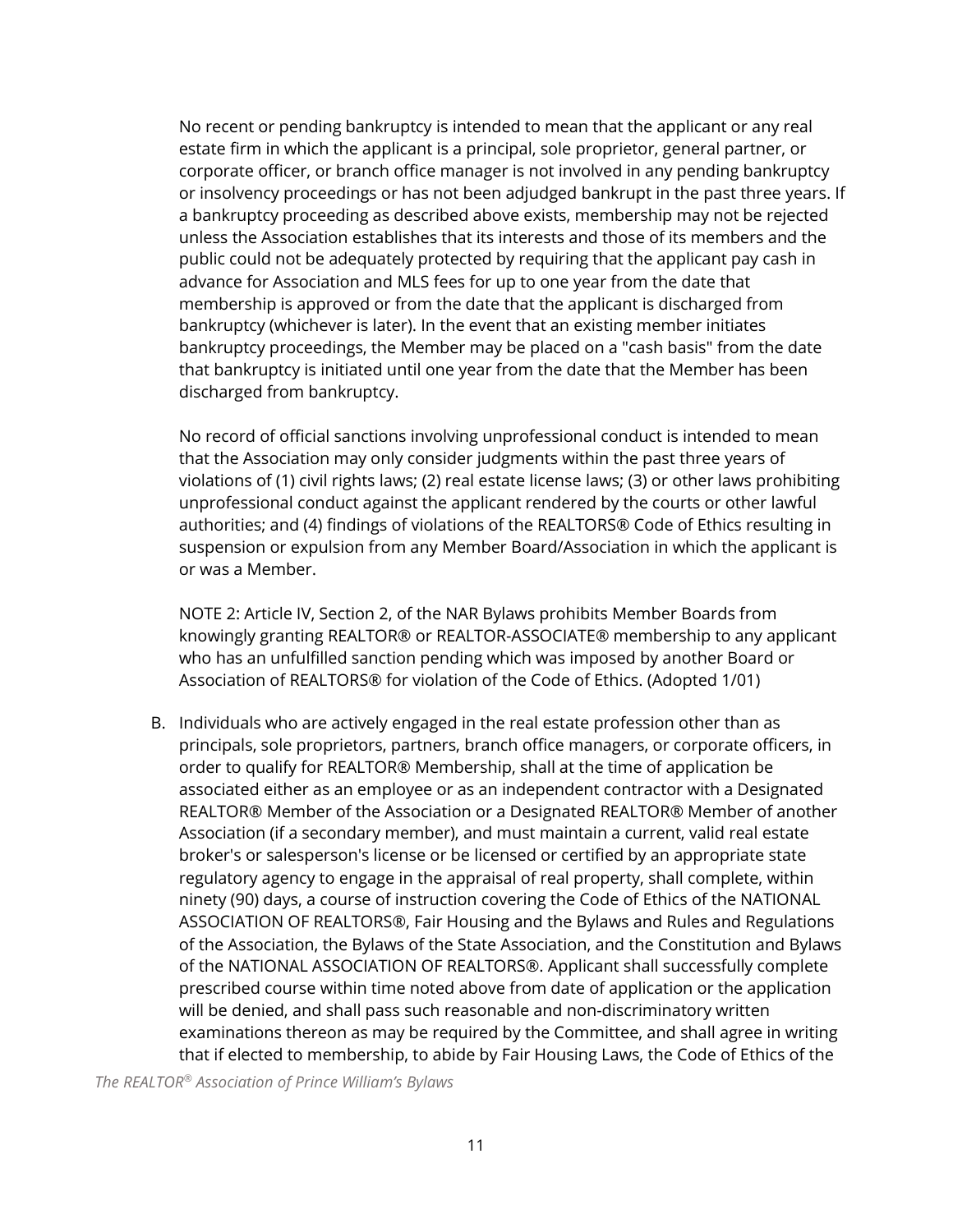NATIONAL ASSOCIATION OF REALTORS®, and the Constitution, Bylaws, and Rules and Regulations of the local Association, State Association, and the National Association.

C. The Association will also consider the following in determining an applicant's qualifications for

REALTOR® membership:

1. All final findings of Code of Ethics violations and violations of other membership duties in any other association within the past three (3) years

2. Pending ethics complaints (or hearings)

3. Unsatisfied discipline pending

4. Pending arbitration requests (or hearings)

5. Unpaid arbitration awards or unpaid financial obligations to any other association or association MLS.

"Provisional" membership may be granted in instances where ethics complaints or arbitration requests (or hearings) are pending in other associations or where the applicant for membership has unsatisfied discipline pending in another association (except for violations of the Code of Ethics; See Article V, Section 2(a) NOTE 2) provided all other qualifications for membership have been satisfied. Associations may reconsider the membership status of such individuals when all pending ethics and arbitration matters (and related discipline) have been resolved or if such matters are not resolved within six months from the date that provisional membership is approved. Provisional members shall be considered REALTORS® and shall be subject to all of the same privileges and obligations of REALTOR<sup>®</sup> membership.

If a member resigns from another association with an ethics complaint or arbitration request pending, the association may condition membership on the applicant's certification that he/she will submit to the pending ethics or arbitration proceeding (in accordance with the established procedures of the association to which the applicant has made application) and will abide by the decision of the hearing panel.

D. An applicant for re-instatement in the calendar year following the year when all dues were paid will be required to pay all dues and appropriate fees for the re-instatement year. All other re-instatement applicants will be processed as new applications.

#### Section 3. Election

The procedure for election to membership shall be as follows: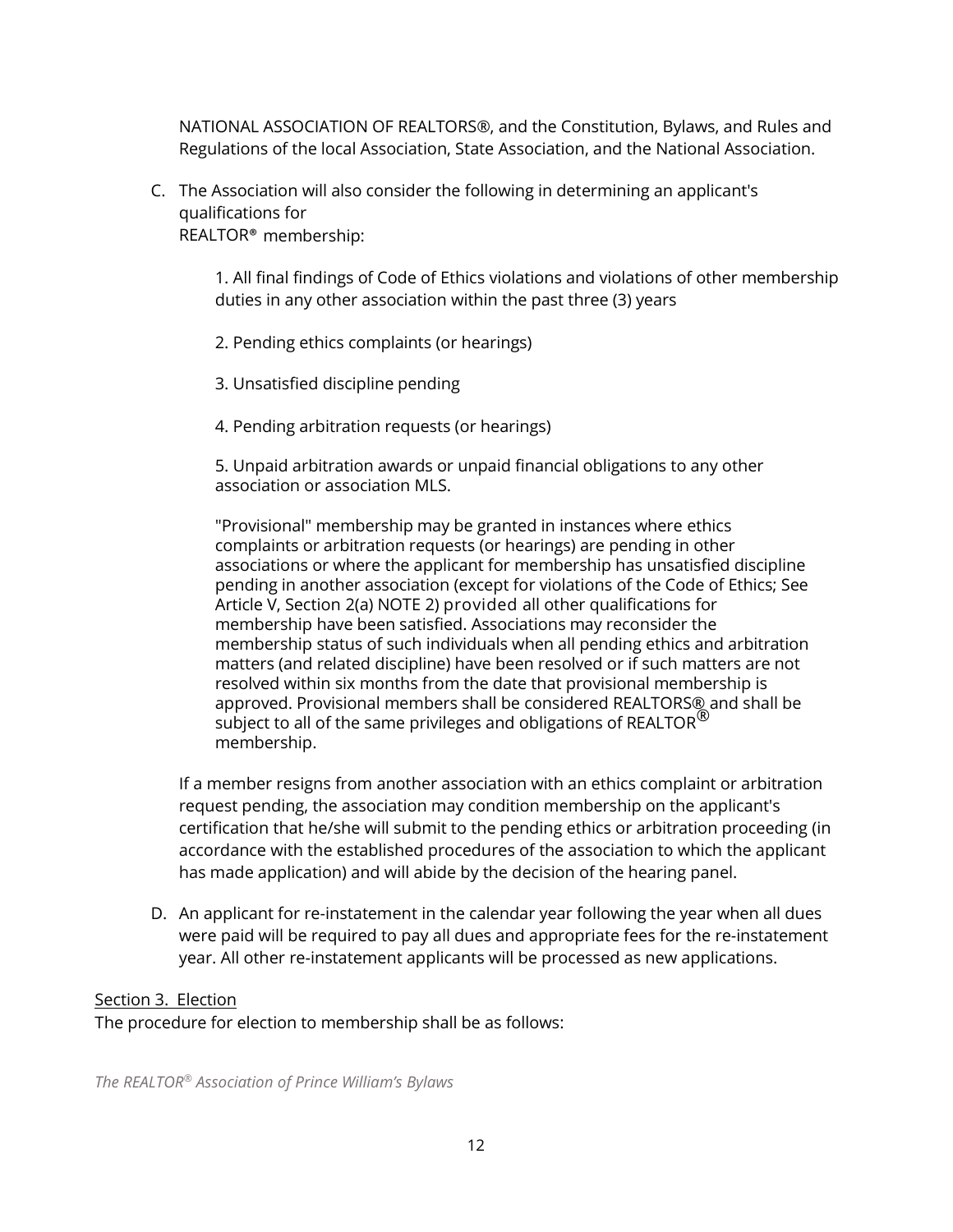- A. The chief staff executive (or duly authorized designee) shall determine whether the applicant is applying for the appropriate class of membership. If the association has adopted provisional membership, applicants for REALTOR® membership may be granted provisional membership immediately upon submission of a completed application form and remittance of applicable association dues and any application fee. Provisional members shall be considered REALTORS® and shall be subject to all of the same privileges and obligations of membership. Provisional membership is granted subject to final review of the application by the Board of Directors.
- B. If the Board of Directors determines that the individual does not meet all of the qualifications for membership as established in the association's Bylaws, or, if the individual does not satisfy all of the requirements of membership (for example, completion of a mandatory orientation program) within 60 days from the association's receipt of their application, membership may, at the discretion of the Board of Directors, be terminated. In such instances, dues shall be returned to the individual less a prorated amount to cover the number of days that the individual received association services and any application fee. The Board of Directors shall vote on the applicant's eligibility for membership. If the applicant receives a majority vote of the Board of Directors, he/she shall be declared elected to membership and shall be advised by written notice.
- C. The Board of Directors may not reject an application without providing the applicant with advance notice of the findings, an opportunity to appear before the Board of Directors, to call witnesses on his/her behalf, to be represented by counsel, and to make such statements as he/she deems relevant. The Board of Directors may also have counsel present. The Board of Directors shall require that written minutes be made of any hearing before it or may electronically or mechanically record the proceedings.
- D. If the Board of Directors determines that the application should be rejected, it shall record its reasons with the chief staff executive (or duly authorized designee). If the Board of Directors believes that denial of membership to the applicant may become the basis of litigation and a claim of damage by the applicant, it may specify that denial shall become effective upon entry in a suit by the association for a declaratory judgment by a court of competent jurisdiction of a final judgment declaring that the rejection violates no rights of the applicant. (Adopted 1/98, Amended 1/05)

#### Section 4. New Member Code of Ethics Orientation

Applicants for REALTOR® membership and membership and provisional REALTOR® members (where applicable) shall complete an orientation program on the Code of Ethics of not less than two hours and thirty minutes of instructional time. This requirement does not apply to applicants for REALTOR® membership or provisional members who have completed comparable orientation in another association, provided that REALTOR® membership has been continuous, or that any break in membership is for one year or less.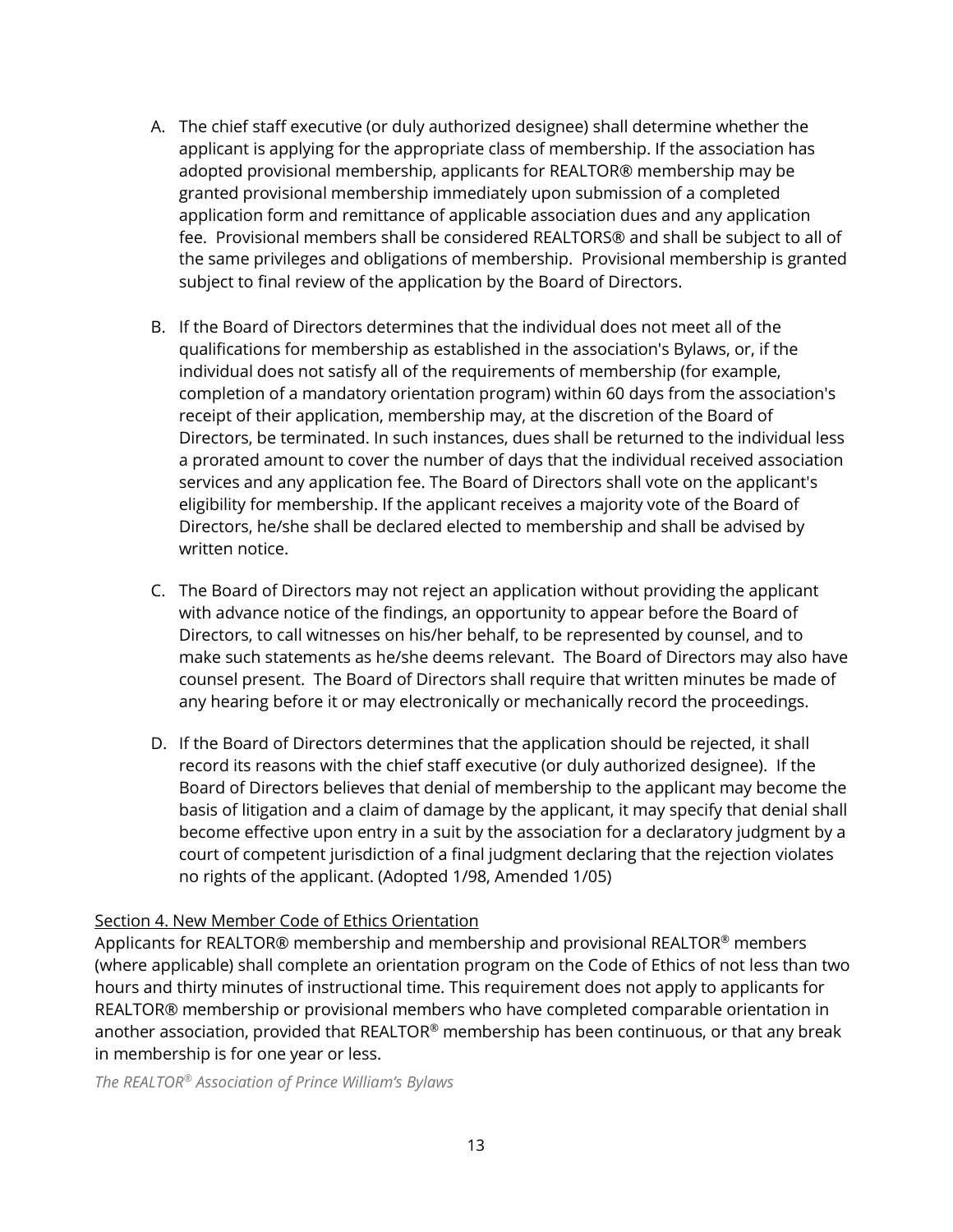Failure to satisfy this requirement within 90 days of the date of application (or, alternatively, the date that provisional membership was granted), will result in denial of the membership application or termination of provisional membership.

Note: Orientation programs must meet the learning objectives and minimum criteria established from time to time by the National Association of REALTORS®

## Section 5. REALTOR<sup>®</sup> Code of Ethics Training

Effective January 1, 2019, through December 31, 2021, and for successive three year periods thereafter, each REALTOR® member of the association (with the exception of REALTOR® members granted REALTOR® Emeritus status by the National Association) shall be required to complete ethics training of not less than two (2) hours and thirty (30) minutes of instructional time. This requirement will be satisfied upon presentation of documentation that the member has completed a course of instruction conducted by this or another REALTOR® association, the State Association of REALTORS®, the National Association of REALTORS®, which meets the learning objectives and minimum criteria established by the National Association of REALTORS® from time to time. REALTOR® members who have completed training as a requirement of membership in another association and REALTOR® members who have completed the New Member Code of Ethics Orientation during any three year cycle shall not be required to complete additional ethics training until a new three year cycle commences.

Failure to satisfy the required periodic ethics training shall be considered a violation of a membership duty. Failure to meet the requirement in any three year cycle will result in suspension of membership for the first two months (January and February) of the year following the end of any three year cycle or until the requirement is met, whichever occurs sooner. On March 1 of that year, the membership of a member who is still suspended as of that date will be automatically terminated.

## Section 6. Status Changes

A. A REALTOR® who changes the conditions under which he/she holds membership shall be required to provide written notification to the association within 30 days. A REALTOR® (non-principal) who becomes a principal in the firm with which he/she has been licensed or, alternatively, becomes a principal in a new firm which will be comprised of REALTOR® principals may be required to satisfy any previously unsatisfied membership requirements applicable to REALTOR® (principal) members but shall, during the period of transition from one status of membership to another, be subject to all of the privileges and obligations of a REALTOR® (principal). If the REALTOR® (nonprincipal) does not satisfy the requirements established in these Bylaws for the category of membership to which they have transferred within 30 days of the date they advised the association of their change in status, their new membership application will terminate automatically unless otherwise so directed by the Board of Directors. A REALTOR® (or REALTOR-ASSOCIATE®, where applicable) who is transferring his/her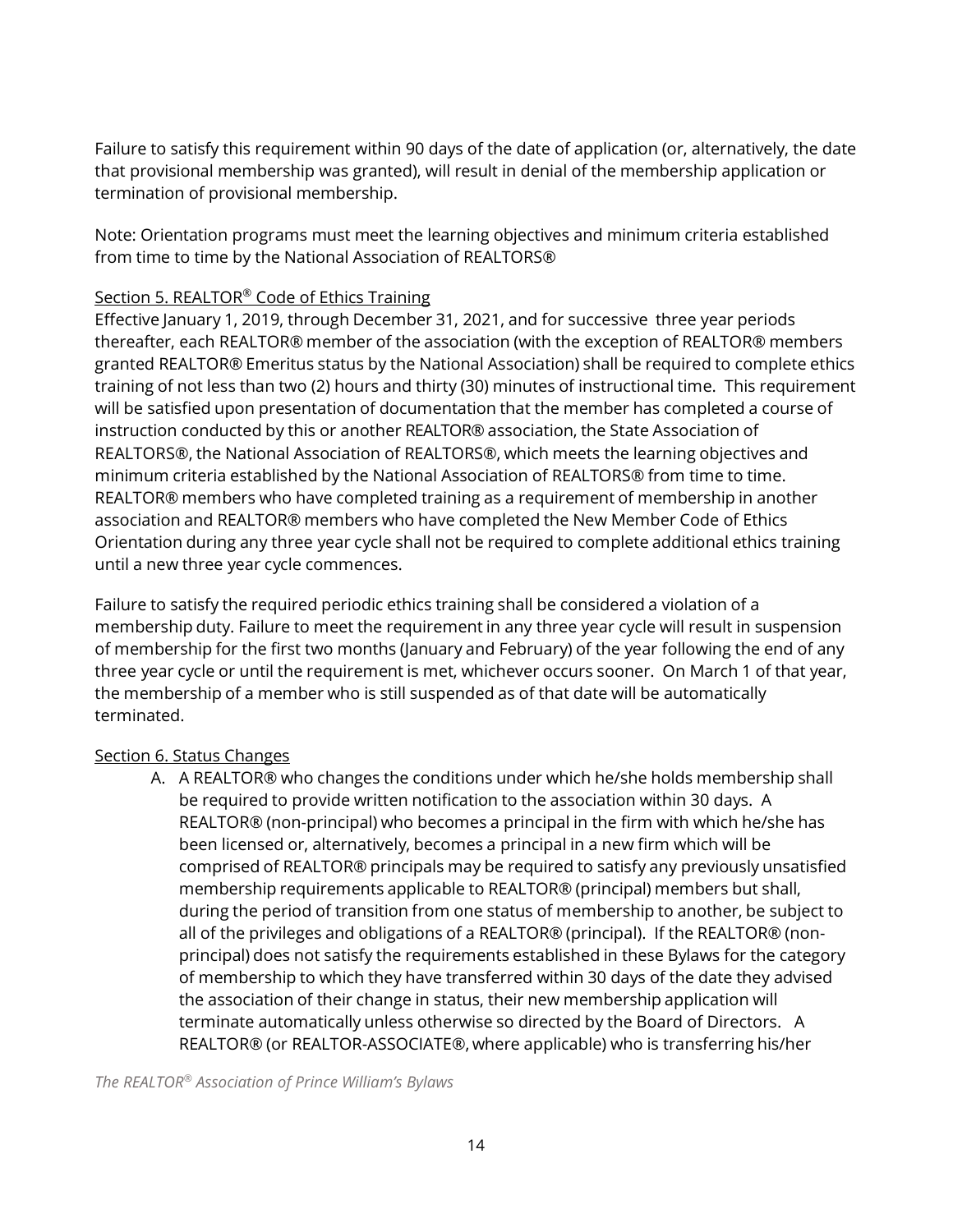license from one firm comprised of REALTOR® principals to another firm comprised of REALTOR® principals shall be subject to all of the privileges and obligations of membership during the period of transition. If the transfer is not completed within 30 days of the date the association is advised of the disaffiliation with the current firm, membership will terminate automatically unless otherwise so directed by the Board of Directors. (Amended 1/98)

(The Board of Directors, at its discretion, may waive any qualification which the applicant has already fulfilled in accordance with the association's Bylaws.)

- B. Any application fee related to a change in membership status shall be reduced by an amount equal to any application fee previously paid by the applicant.
- C. Dues shall be prorated from the first day of the month in which the member is notified of election by the Board of Directors and shall be based on the new membership status for the remainder of the year. (Amended 1/05)

# **ARTICLE VI – Privileges and Obligations**

## Section 1. Specification

The privileges and obligations of Members, in addition to those otherwise provided in these Bylaws, shall be as specified in this Article.

#### Section 2. Violation of the Bylaws

Any Member of the Association may be reprimanded, fined, placed on probation, suspended, or expelled by the Board of Directors for a violation of these Bylaws and Association Rules and Regulations not inconsistent with these Bylaws, after a hearing as provided in the Code of Ethics and Arbitration Manual of the Association. Although Members other than REALTORS ® are not subject to the Code of Ethics nor its enforcement by the Association such Members are encouraged to abide by the principles established in the Code of Ethics of the NATIONAL ASSOCIATION OF REALTORS<sup>®</sup> and conduct their business and professional practice accordingly. Further, Members other than REALTOR®, upon recommendation of the Governance Committee, or upon recommendation by a hearing panel of the Professional Standards Committee, be subject to discipline as described above, for any conduct which in the opinion of the Board of Directors, applied on a nondiscriminatory basis, reflects adversely on the terms REALTOR® or REALTORS®, and the real estate industry, or for conduct that is inconsistent with or adverse to the objectives and purposes of the local Association, the State Association and the NATIONAL ASSOCIATION OF REALTOR®.

## Section 3. Violation of the Code of Ethics

Any REALTOR® Member of the Association may be disciplined by the Board of Directors for violations of the Code of Ethics or other duties of membership, after a hearing as described in the Code of Ethics and Arbitration Manual of the Association, provided that the discipline imposed is consistent with the discipline authorized by the Professional Standards Committee of the NATIONAL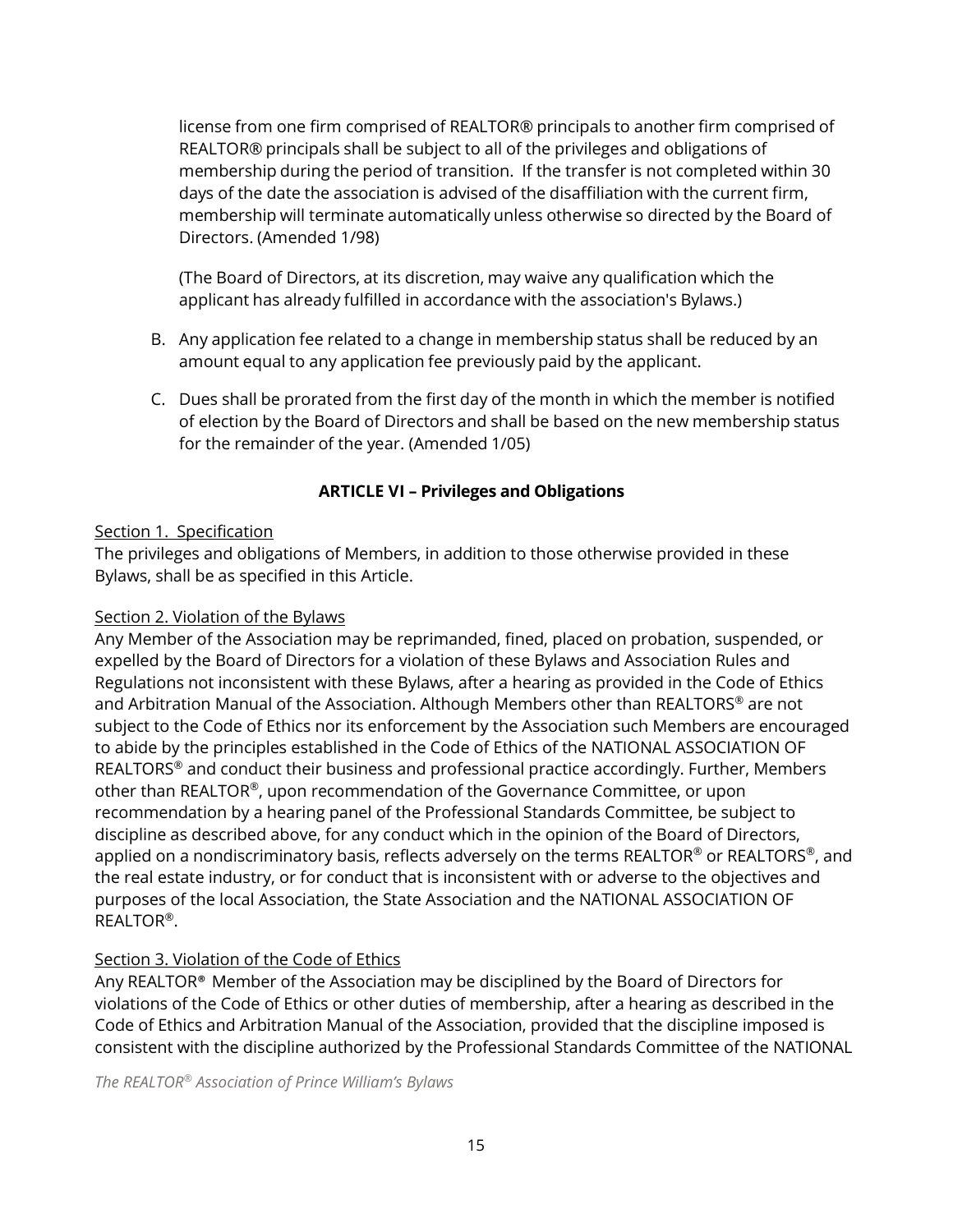ASSOCIATION OF REALTORS ® as set forth in the Code of Ethics and Arbitration Manual of the National Association.

#### Section 4. Resignations

Resignations of Members shall become effective when received in writing by the Association, provided, however that if any Member submitting the resignation is indebted to the Association for dues, fees, fines, or other assessments of the Association or any of its services, departments, divisions, or subsidiaries, the Association may condition the right of the resigning Member to reapply for membership upon payment in full of all such monies owed by the member or the firm, in case of a principal, sole proprietor, partner, corporate officer, or branch office manager.

## Section 5. Pending Ethics Complaint

If a member resigns from the Board or otherwise causes membership to terminate with an ethics complaint pending, the complaint shall be processed until the decision of the association with respect to disposition of the complaint is final by this association (if respondent does not hold membership in any other association) or by any other association in which the respondent continues to hold membership. If an ethics respondent resigns or otherwise causes membership in all Boards to terminate before an ethics complaint is filed alleging unethical conduct occurred while the respondent was a REALTOR®, the complaint, once filed, shall be processed until the decision of the association with respect to disposition of the complaint is final. In any instance where an ethics hearing is held subsequent to an ethic respondent's resignation or membership termination, any discipline ratified by the Board of Directors shall be held in abeyance until such time as the respondent rejoins an association of REALTORS®.

A. If a member resigned or otherwise causes membership to terminate, the duty to submit to arbitration (or to mediation if required by the association) continues in effect even after membership lapses or is terminated, provided that the dispute arose while the former member was a REALTOR®. (Amended 1/00 and 11/11)

## Section 6. REALTOR® Members (Primary and Secondary)

A. REALTOR® Members in good standing are entitled to vote and to hold elective office in the Association.

*For purposes of this section, the term "good standing" means the members satisfies the "Obligations of REALTOR® Members", is current with all financial and disciplinary obligations to the association and MLS, has completed any new member requirements, and complies with NAR's trademark rules.*

- B. REALTOR<sup>®</sup> Members may use the term "REALTOR®" which use shall be subject to the provisions of Article VIII.
- C. If a REALTOR® Member is a principal in a firm, partnership, or corporation and is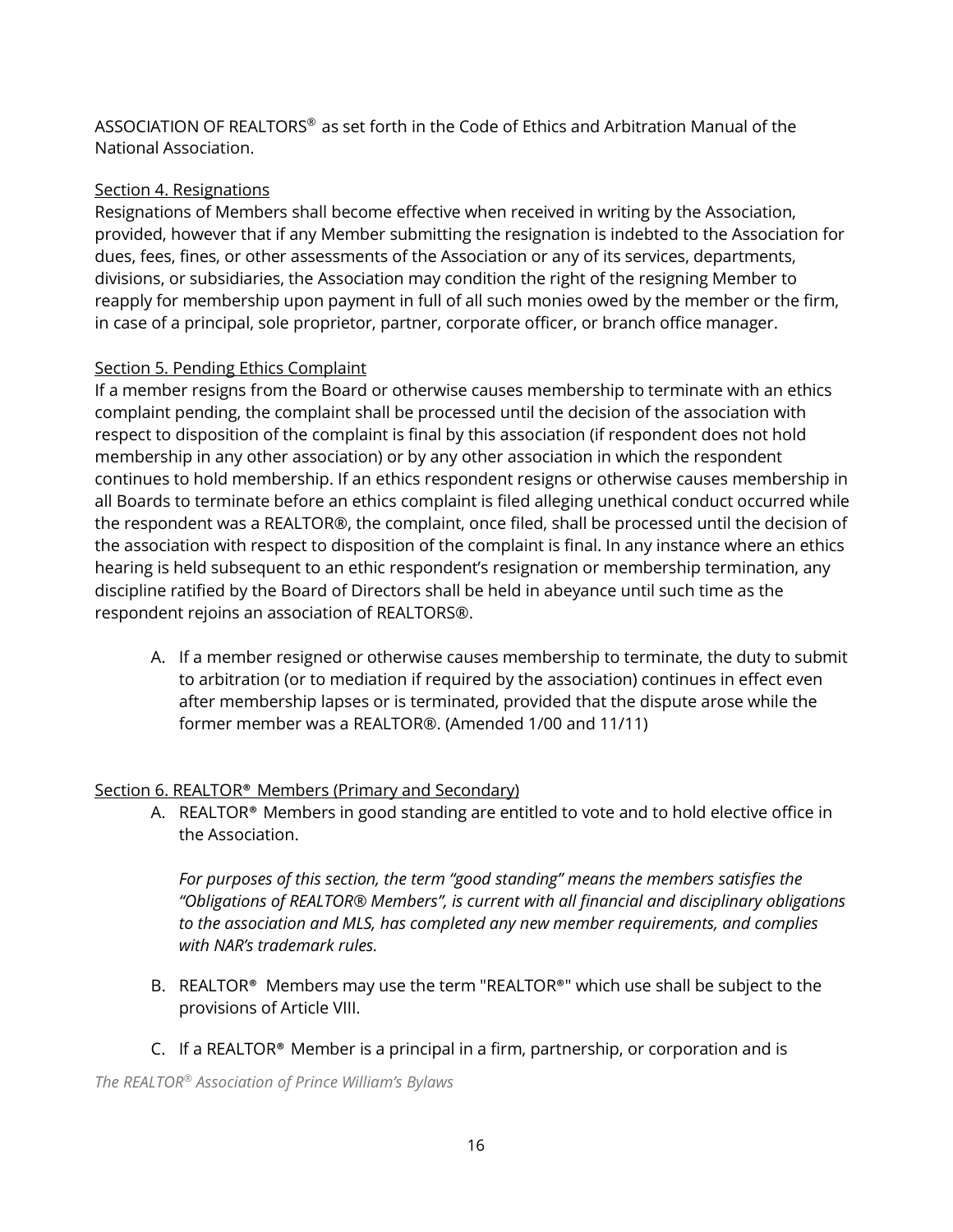suspended or expelled, the firm, partnership, or corporation shall not use the terms "REALTOR®" or "REALTORS®" in connection with its business during the period of suspension, or until readmission to REALTOR® membership, or unless connection with the firm, partnership, or corporation is severed, whichever may apply. The membership of all other principals, partners or corporate officers shall suspend or terminate during the period of suspension of the disciplined Member, or until readmission of the disciplined Member, or unless connection of the disciplined Member with the firm, partnership, or corporation is severed, whichever may apply. Further, the membership of REALTORS® other than principals who are employed by or affiliated as independent contractors with the disciplined Member shall suspend or terminate during the period of suspension of disciplined Member or until readmission of the disciplined Member or until connection of the disciplined Member with the firm, partnership, or corporation is severed, or unless the REALTOR® Member (non-principal) elects to sever his connection with the REALTOR® Member and affiliate with another REALTOR® Member in good standing in the Association, whichever may apply. If a REALTOR® Member who is other than a principal in a firm, partnership, or corporation is suspended or expelled, the use of the terms REALTOR® or REALTORS® by the firm, partnership, or corporation shall not be affected.

- D. In any action taken against a REALTOR® Member for suspension or expulsion under Section 6(D) hereof, notice of such action shall be given to all REALTORS® employed by or affiliated as independent contractors with such REALTOR® Member and they shall be advised that the provisions in Article VI, Section 6d shall apply.
- E. The real estate practice of REALTOR® Members and of firms, partnerships, or corporations with which a REALTOR® Member is associated shall be conducted in accordance with the Constitution, Bylaws, and the Code of Ethics of the NATIONAL ASSOCIATION OF REALTORS ®.
- F. Each Designated REALTOR® Member shall furnish the Association with an office address.
- G. Unless otherwise provided herein, any notice required to be served under these rules shall be hand-delivered, return receipt requested, to the office of the addressee or mailed by certified mail, return receipt requested, and shall be considered served upon the addressee as of the date of receipt of notice thereof.
- H. Any Member having been expelled for any cause or who shall forfeit membership may be eligible for membership only in the manner prescribed in Article V, Section 2d, but a suspended Member shall automatically be reinstated after the suspension has expired and after the payment of dues in arrears and/or fines.
- I. In the event a REALTOR<sup>®</sup> Member is indicted by a Federal or State Grand Jury, and, in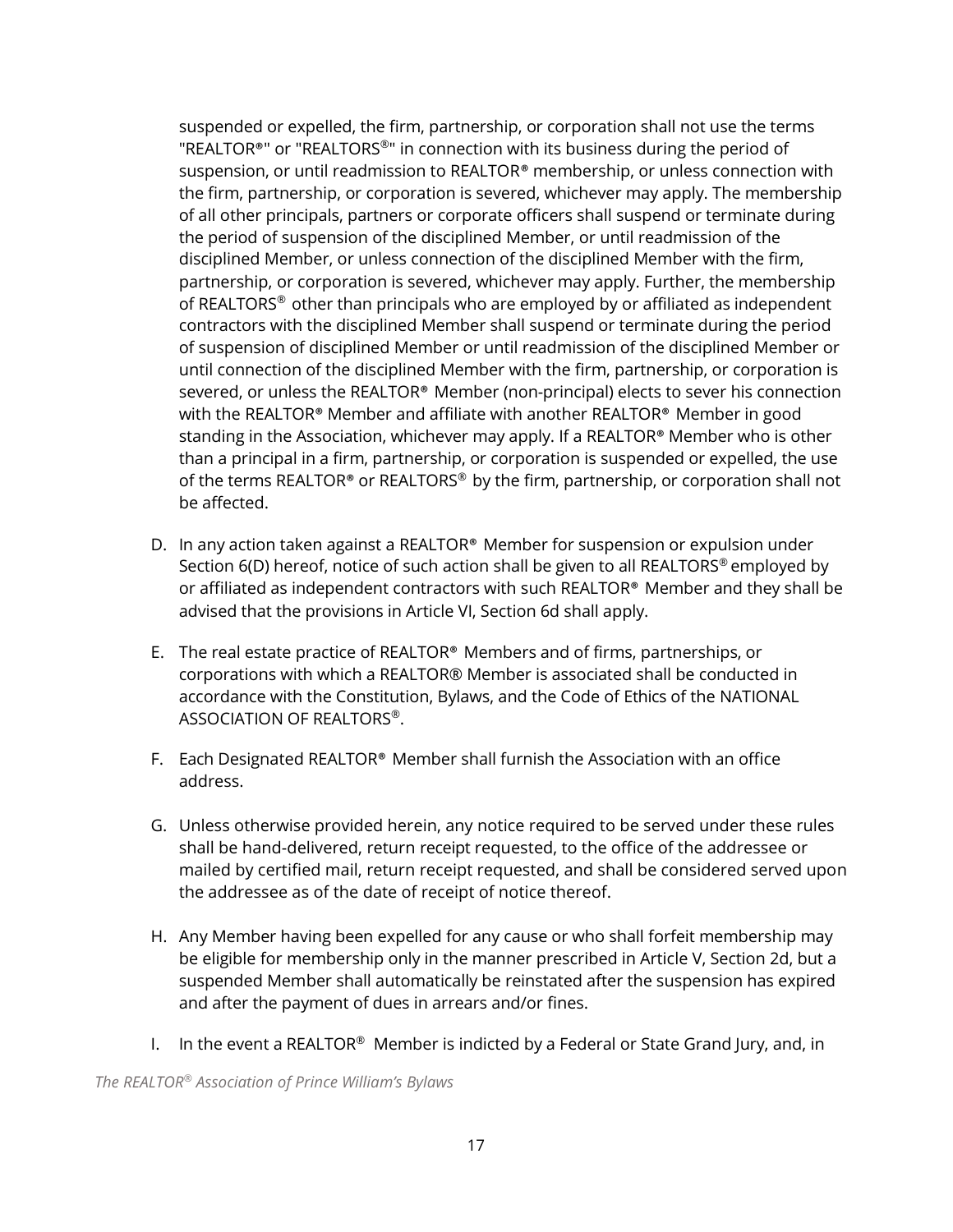the event of conviction, plea of guilty or nolo contendere, arising out of such indictment, and there being no appeal pending therefrom or the time for appeal has elapsed, the Professional Standards Committee may determine, after investigation and a hearing held in accordance with Section 13 of the Code of Ethics and Arbitration Manual of the REALTOR® Association of Prince William , and recommend such action as deemed appropriate to the Board of Directors. The Board of Directors, by a majority vote, may either uphold such recommendation or amend the recommendation in accordance with the Code of Ethics and Arbitration Manual of the National Association of REALTORS ®. This does not preclude the Professional Standards Committee from proceeding with a totally separate/unrelated complaint. Failure to inform the Association in writing within 30 days of pleading guilty or nolo contendere or being convicted or found guilty regardless of adjudication of any felony or of a misdemeanor involving moral turpitude, sexual offense, drug distribution or physical injury could result in suspension or termination of membership.

#### Section 7. Certification by REALTOR<sup>®</sup>

"Designated" REALTOR® Members of the Association shall certify to the Association when requested, on a form provided by the Association, a complete list of individuals licensed or certified in the REALTOR®'s office(s) and shall designate a primary Association for each individual who holds membership. Designated REALTORS ® shall also identify any non-member licensees in the REALTOR®'s office(s) and if Designated REALTOR® Dues have been paid to another Association based on said non-member licensees, the Designated REALTOR® shall identify the Association to which dues have been remitted. These declarations shall be used for purposes of calculating dues under Article X, Section 2a of the Bylaws. "Designated" REALTOR® Members shall also notify the Association of any additional individual(s) licensed or certified with the firm within ten (10) days of the date of affiliation or severance of the individual.

#### Section 8. Harassment.

Any member of the association may be reprimanded, placed on probation, suspended or expelled for harassment of an association employee or Association Officer or Director after an investigation in accordance with the procedures of the association. As used in this Section, harassment means any verbal or physical conduct including threatening or obscene language, unwelcome sexual advances, stalking, actions including strikes, shoves, kicks, or other similar physical contact, or threats to do the same, or any other conduct with the purpose or effect of unreasonably interfering with an individual's work performance by creating a hostile, intimidating or offensive work environment. The decision of the appropriate disciplinary action to be taken shall be made by the investigatory team comprised of the President, and President-Elect and/or Secretary-Treasurer and one member of the Board of Directors selected by the highest-ranking officer not named in the complaint, upon consultation with legal counsel for the association. Disciplinary action may include any sanction authorized in the association's Code of Ethics and Arbitration Manual. If the complaint names the President, President-Elect or Secretary-Treasurer, they may not participate in the proceedings and shall be replaced by the Immediate Past President or, alternatively, by another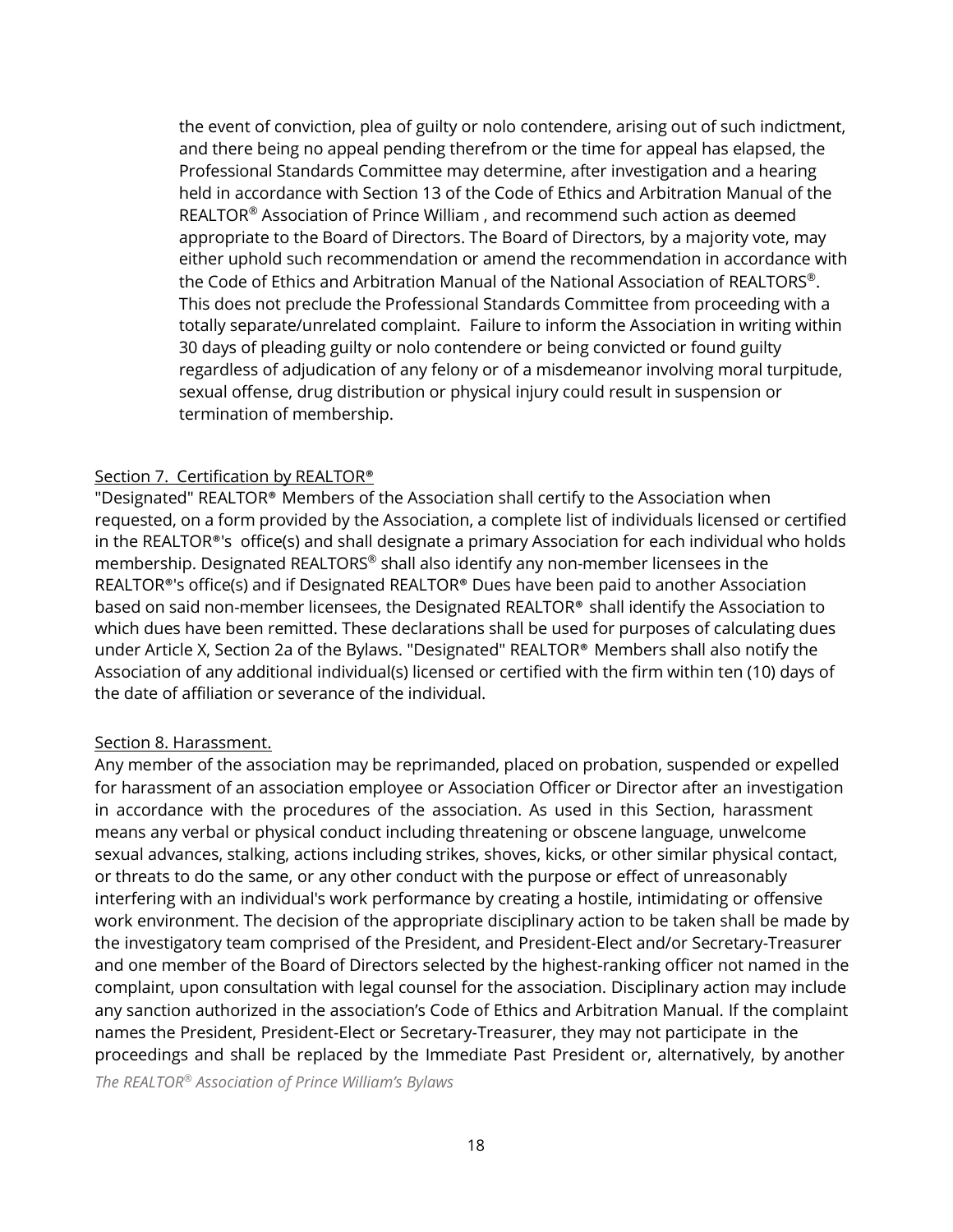member of the Board of Directors selected by the highest-ranking officer not named in the complaint.

## **ARTICLE VII – Professional Standards and Arbitration**

## Section 1. Enforcement of the Code of Ethics

The responsibility of the Association and of Association Members relating to the enforcement of the Code of Ethics, the disciplining of Members, and the arbitration of disputes, and the organization and procedures incident thereto shall be governed by the Code of Ethics and Arbitration Manual of the Association, which shall be the Code of Ethics and Arbitration Manual of the NATIONAL ASSOCIATION OF REALTORS ®, as amended from time to time, which is by this reference incorporated into these Bylaws, provided, however, that any provision deemed inconsistent with state law shall be deleted or amended to comply with state law.

# Section 2. Duty of the REALTOR® Member

It shall be the duty and responsibility of every REALTOR® Member of this Association to safeguard and promote the standards, interests, and welfare of the association and the real estate profession, and to protect against conduct that may cause a lack of public confidence in the real estate profession or in REALTORS®. REALTOR® members also must abide by the governing documents and policies, the State Association, and the NATIONAL ASSOCIATION OF REALTORS®, as well as the Code of Ethics of the NATIONAL ASSOCIATION OF REALTORS ®, including the duty to arbitrate controversies arising out of real estate transactions as specified by Article 17 of the Code of Ethics, and in accordance with the procedures set forth in the Code of Ethics and Arbitration Manual.

Every REALTOR® member shall maintain a high level of integrity and adhere to the association's membership criteria. Any violent act or threat of violence to person or property, hateful conduct, or acts of moral turpitude impacting the public shall not be tolerated and may be cause for disciplinary action, up to and including termination of membership.

# **ARTICLE VIII – Use of the Terms "REALTOR®" and "REALTORS ®"**

## Section 1. Use of Term

Use of the terms "REALTOR®" and "REALTORS®" by Members shall, at all times, be subject to the provisions of the Constitution and Bylaws of the NATIONAL ASSOCIATION OF REALTORS ®, and to the Rules and Regulations prescribed by its Board of Directors. The Association shall have authority to control, jointly and in full cooperation with the NATIONAL ASSOCIATION OF REALTORS ®, use of the terms within its jurisdiction. Any misuse of the terms by members is a violation of a membership duty and may subject members to disciplinary action by the Board of Directors after a hearing as provided for in the association's Code of Ethics and Arbitration Manual.

## Section 2. REALTOR<sup>®</sup>

REALTOR® Members of the Association shall have the privilege of using the terms "REALTOR®" and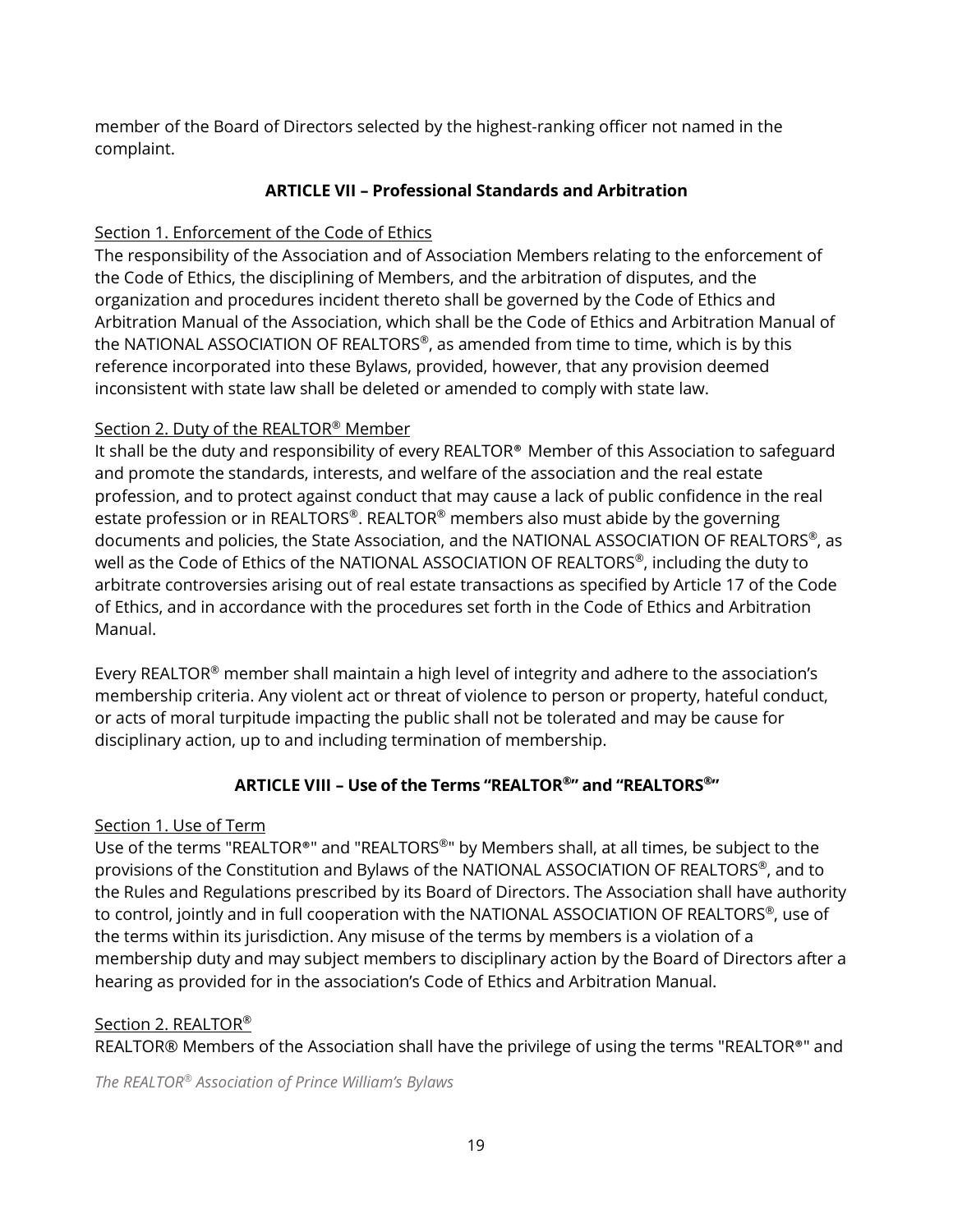"REALTORS<sup>®</sup>" in connection with their places of business within the state or a state contiguous thereto so long as they remain REALTOR® Members in good standing. No other class of Members shall have this privilege.

#### Section 3. REALTOR® Member

A REALTOR® Member who is a principal of a real estate firm, partnership, or corporation may use the terms "REALTOR®" and "REALTORS ®" only if all of the principals of such firm, partnership, or corporation who are actively engaged in the real estate profession within the state or a state contiguous thereto are REALTOR® Members of the Association or Institute Affiliate Members as described in Section 1(b) of Article IV.

A. In the case of a REALTOR® member who is a principal of a real estate firm, partnership, or corporation whose business activity is substantially all commercial, the right to use the term REALTOR® or REALTORS® shall be limited to office locations in which a principal, partner, corporate officer, or branch office manager of the firm, partnership, or corporation holds REALTOR® membership. If a firm, partnership, or corporation operates additional places of business in which no principal, partner, corporate officer, or branch office manager holds REALTOR® membership, the term REALTOR® or REALTORS<sup>®</sup> may not be used in any reference to those additional places of business.

#### Section 4. Institute Affiliate Member

Institute Affiliate Members shall not use the terms "REALTOR®" or "REALTORS ®", nor the imprint of the emblem seal of the NATIONAL ASSOCIATION OF REALTORS ®.

## **ARTICLE IX – State and National Memberships**

## Section 1. Association Membership

The Association shall be a Member of the NATIONAL ASSOCIATION OF REALTORS ® and the Virginia Association of REALTORS®. By reason of the Association's Membership, each REALTOR® Member of the Member Association shall be entitled to membership in the NATIONAL ASSOCIATION OF REALTORS® and the Virginia Association of REALTORS® without further payment of dues. The Association shall continue as a Member of the State and National Associations, unless by a majority vote of all of its REALTOR® Members, decision is made to withdraw, in which case the State and National Associations shall be notified at least one (1) month in advance of the date designated for the termination of such membership.

#### Section 2. Exclusive Property Rights

The Association recognizes the exclusive property rights of the NATIONAL ASSOCIATION OF REALTORS® in the terms "REALTOR®" and "REALTORS®". The Association shall discontinue use of the terms in any form in its name, upon ceasing to be a Member of the National Association, or upon its determination by the Board of Directors of the National Association that it has violated the conditions imposed upon the terms.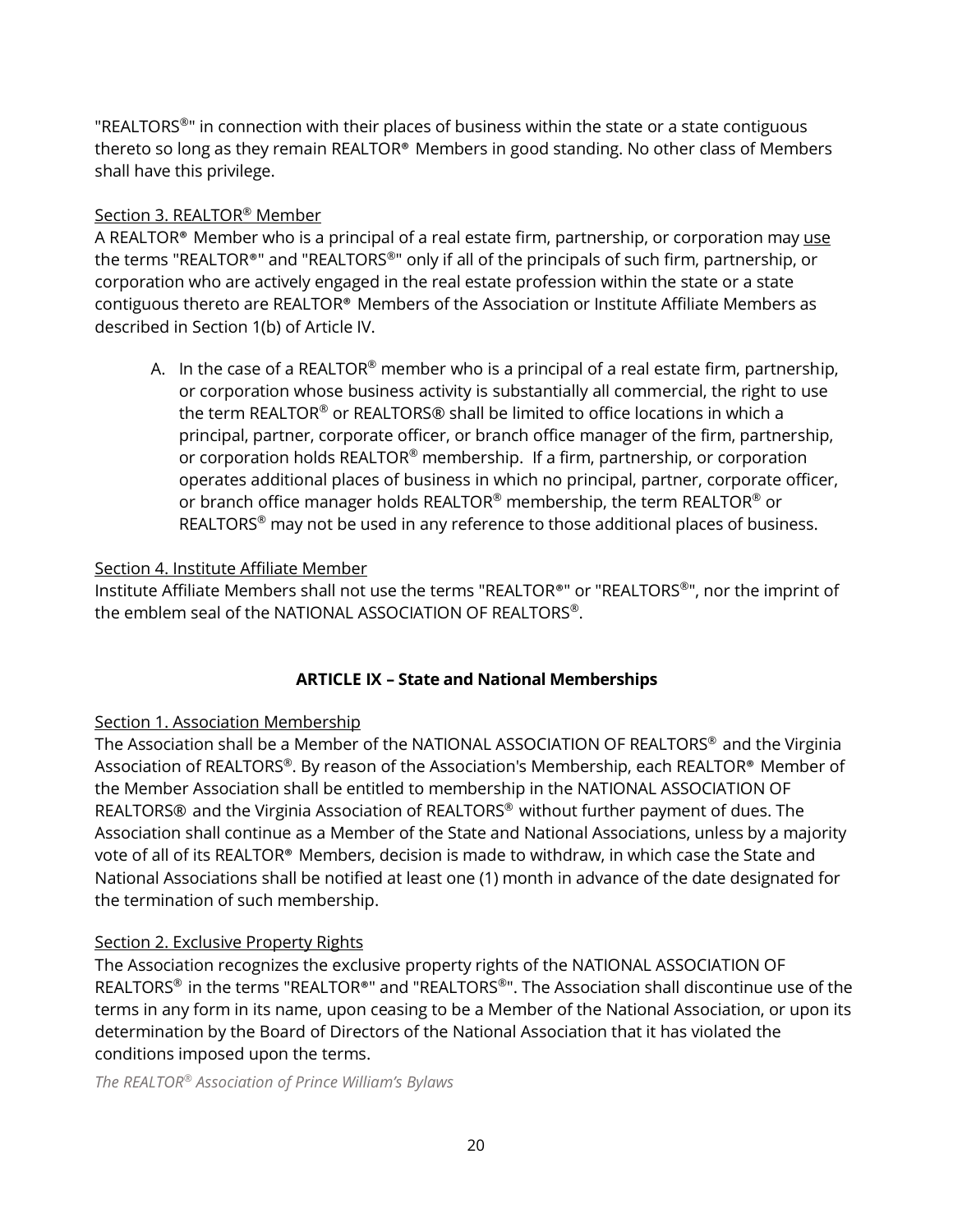#### **Section 3.** *Code of Ethics Adoption*

The Association adopts the Code of Ethics of the NATIONAL ASSOCIATION OF REALTORS® and agrees to enforce the Code among its REALTOR® Members. The Association and all of its Members agree to abide by the Constitution, Bylaws, Rules and Regulations, and policies of the National Association and the Virginia Association.

#### **ARTICLE X – Dues, Fees, and Finances**

#### Section 1. Application Fee

The Board of Directors may adopt an application fee for Members in reasonable amount not to exceed three (3) times the amount of the annual dues for REALTOR® Membership, which shall be required to accompany each application for membership, and which shall become the property of the Association upon final approval of the application. Application fees shall be non- refundable. Application fees will be waived throughout the year for individuals transferring their membership from another association in the Commonwealth of Virginia to the Prince William Association of REALTORS ®.

#### Section 2. Dues

The annual dues of Members shall be as follows:

- A. Designated REALTOR® Members. The dues of each Designated REALTOR® Member shall be in such amount as established annually by the Board of Directors, plus an amount established annually by the Board of Directors times the number of real estate salespersons and licensed or certified appraisers who (1) are employed by or affiliated as independent contractors, or who are otherwise directly or indirectly licensed with such REALTOR® Member, and (2) are not REALTOR® Members of any Association in the state or a state contiguous thereof or Institute Affiliate Member of the Association. In calculating the dues payable to the Association by a Designated REALTOR® Member, Non-member licensees as defined in Section 2(A)(1) of this Article shall not be included in the computation of dues if the DR has paid dues based on said Non-member licensees in another Association in the state or a state contiguous thereof, provided the Designated REALTOR® notifies the Association in writing of the identity of the Association to which dues have been remitted. During the year the Board of Directors can lower, rebate or set additional dues as may be necessary for specific purposes. In the case of a Designated REALTOR® Member in a firm, partnership, or corporation whose business activity is substantially all commercial, any assessments for nonmember licensees shall be limited to licensees affiliated with the Designated REALTOR ® (as defined in (1) and (2) of this paragraph) in the office where the Designated REALTOR<sup>®</sup> holds membership, and any other offices of the firm located within the jurisdiction of this board.
- B. REALTOR<sup>®</sup> Members. The annual dues of REALTOR<sup>®</sup> Members other than the Designated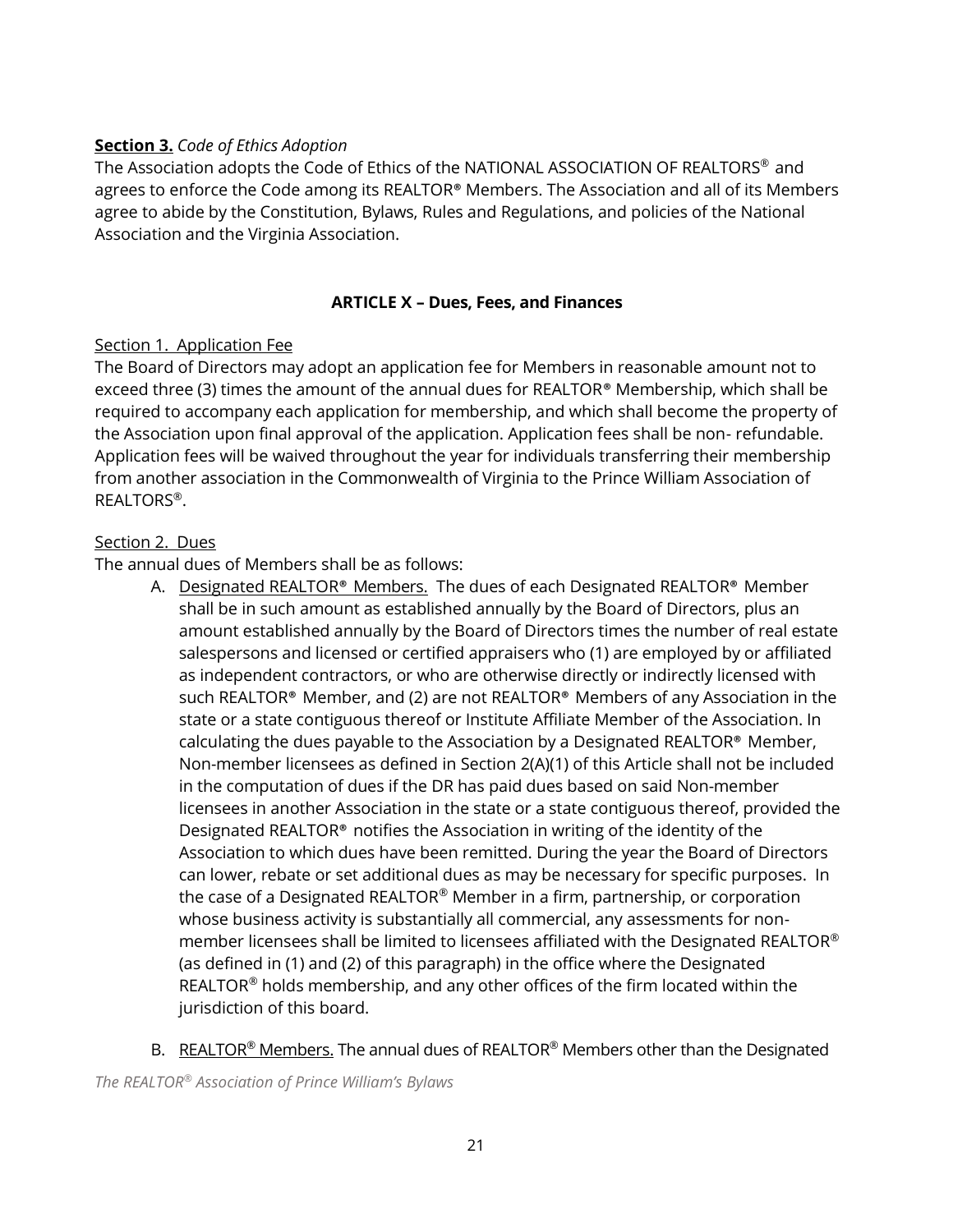REALTOR<sup>®</sup> shall be as established annually by the Board of Directors.

- 1. For the purpose of this Section, a REALTOR<sup>®</sup> Member of a Member Board shall be held to be any Member who has a place or places of business within the state or a state contiguous thereto and who, as a principal, partner, corporate officer, or branch office manager of a real estate firm, partnership, or corporation, is actively engaged in the real estate profession as defined in Article III, Section l, of the Constitution of the NATIONAL ASSOCIATION OF REALTORS ®. An individual shall be deemed to be licensed with a REALTOR® if the license of the individual is held by the REALTOR®, or by any broker who is licensed with the REALTOR®, or by any entity in which the REALTOR® has a direct or indirect ownership interest and which is engaged in other aspects of the real estate business (except as provided for in Section 2 (a) (1) hereof) provided that such licensee is not otherwise included in the computation of dues payable by the principal, partner, corporate officer, or branch office manager of the entity.
- 2. A REALTOR<sup>®</sup> with a direct or indirect ownership interest in an entity engaged exclusively in soliciting and/or referring clients and customers to the REALTOR® for consideration on a substantially exclusive basis shall annually file with the association on a form approved by the association a list of the licensees affiliated with that entity and shall certify that all of the licensees affiliated with the entity are solely engaged in referring clients and customers and are not engaged in listing, selling, leasing, managing, counseling or appraising real property. The individuals disclosed on such form shall not be deemed to be licensed with the REALTOR® filing the form for purposes of this Section and shall not be included in calculating the annual dues of the Designated REALTOR®.
- 3. Membership dues shall be prorated for any licensee included on a certification form submitted to the association who during the same calendar year applies for REALTOR® or REALTOR-ASSOCIATE ® membership in the association.
- 4. The exemption for any licensee included on the certification form shall automatically be revoked upon the individual being engaged in real estate activities (listing, selling, leasing, renting, managing, counseling, or appraising real property) other than referrals, and dues for the current fiscal year shall be payable.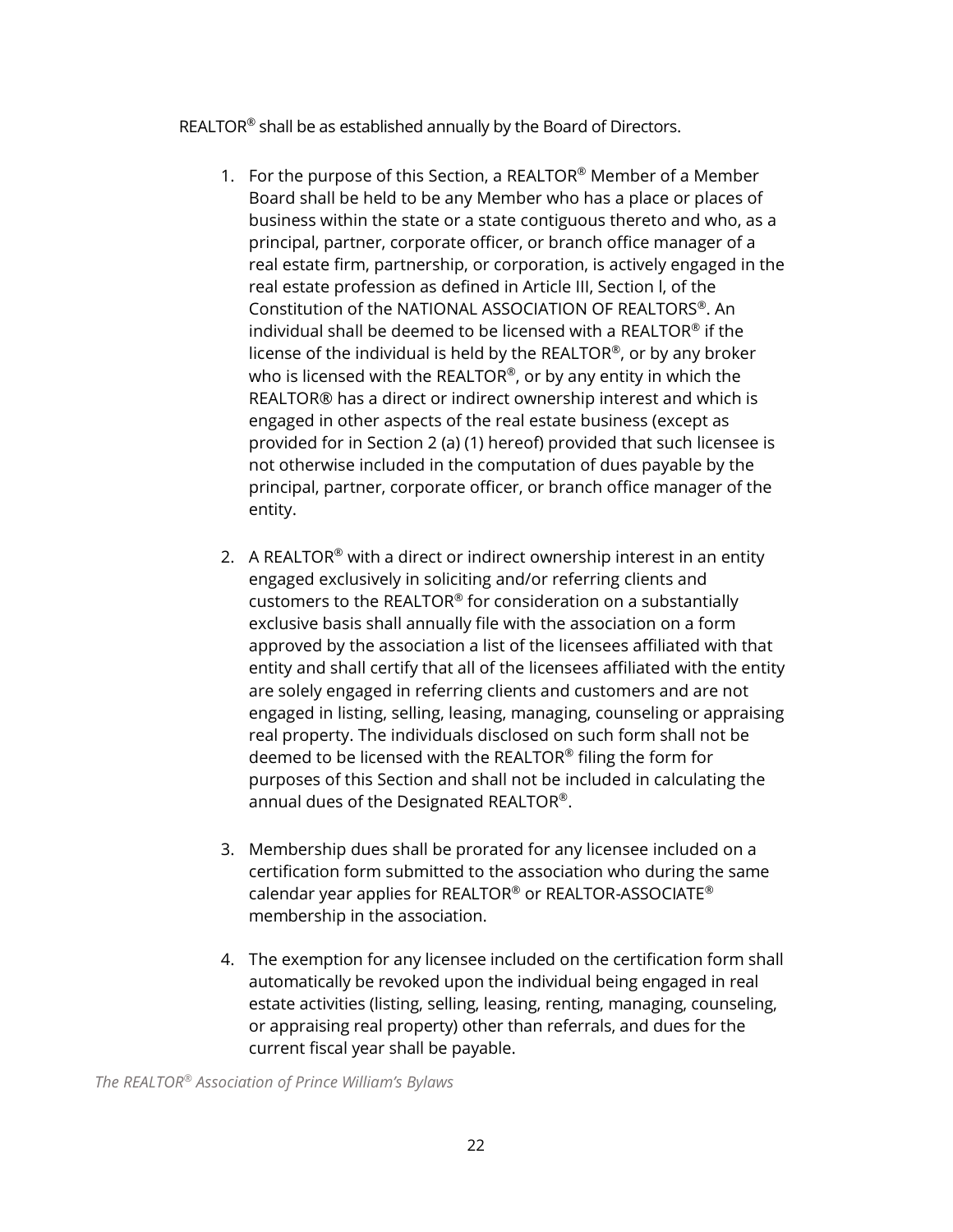- C. REALTOR® Members. The annual dues of REALTOR® Members other than the Designated REALTOR® shall be an amount determined by the Board of Directors. During the year the Board of Directors may lower, rebate or set additional dues as may be necessary for specific purposes.
- D. Institute Affiliate Members. The annual dues for each Institute Affiliate Member shall be as established in Article II of the Bylaws of the National Association of <code>REALTORS $^\circ$ </code>

NOTE: The Institutes, Societies and Councils of the National Association shall be responsible for collecting and remitting dues to the National Association for Institute Affiliate Members (\$75.00). The National Association shall credit \$25.00 to the account of a local association for each Institute Affiliate Member whose office address is within the assigned territorial jurisdiction of that association, provided, however, if the office location is also within the territorial jurisdiction of a Commercial Overlay Board (COB), the \$25.00 amount will be credited to the COB, unless the Institute Affiliate Member directs that the dues be distributed to the other board. The National Association shall also credit \$25.00 to the account of state associations for each Institute Affiliate Member whose office address is located within the territorial jurisdiction of the state association. Local and state associations may not establish any additional entrance, initiation fees or dues for Institute Affiliate Members, but may provide service packages to which Institute Affiliate Members may voluntarily subscribe.

- E. Affiliate Members. The annual dues of each Affiliate firm shall be an amount determined by the Board of Directors per firm plus an amount determined by the Board of Directors for each representative. During the year the Board of Directors can lower, rebate or set additional dues as may be necessary for specific purposes.
- F. Public Service Members. The annual dues of each Public Service Member shall be an amount determined by the Board of Directors. During the year the Board of Directors can lower, rebate or set additional dues as may be necessary for specific purposes.
- G. Honorary Members. No dues payable.
- H. Student Members. Dues payable, if any, shall be at the discretion of the Board of Directors.

## Section 3. Dues Payable

Dues for all Members shall be payable annually in advance on or before the 1st day of January. If dues are not paid on or before the 15th day of January, a late fee as established by the Board of Directors will be assessed. If dues remain unpaid by close of business on the 31st day of January a reinstatement fee in addition to the late fee shall be assessed as established by the Board of Directors annually. Such member will be suspended from membership without any other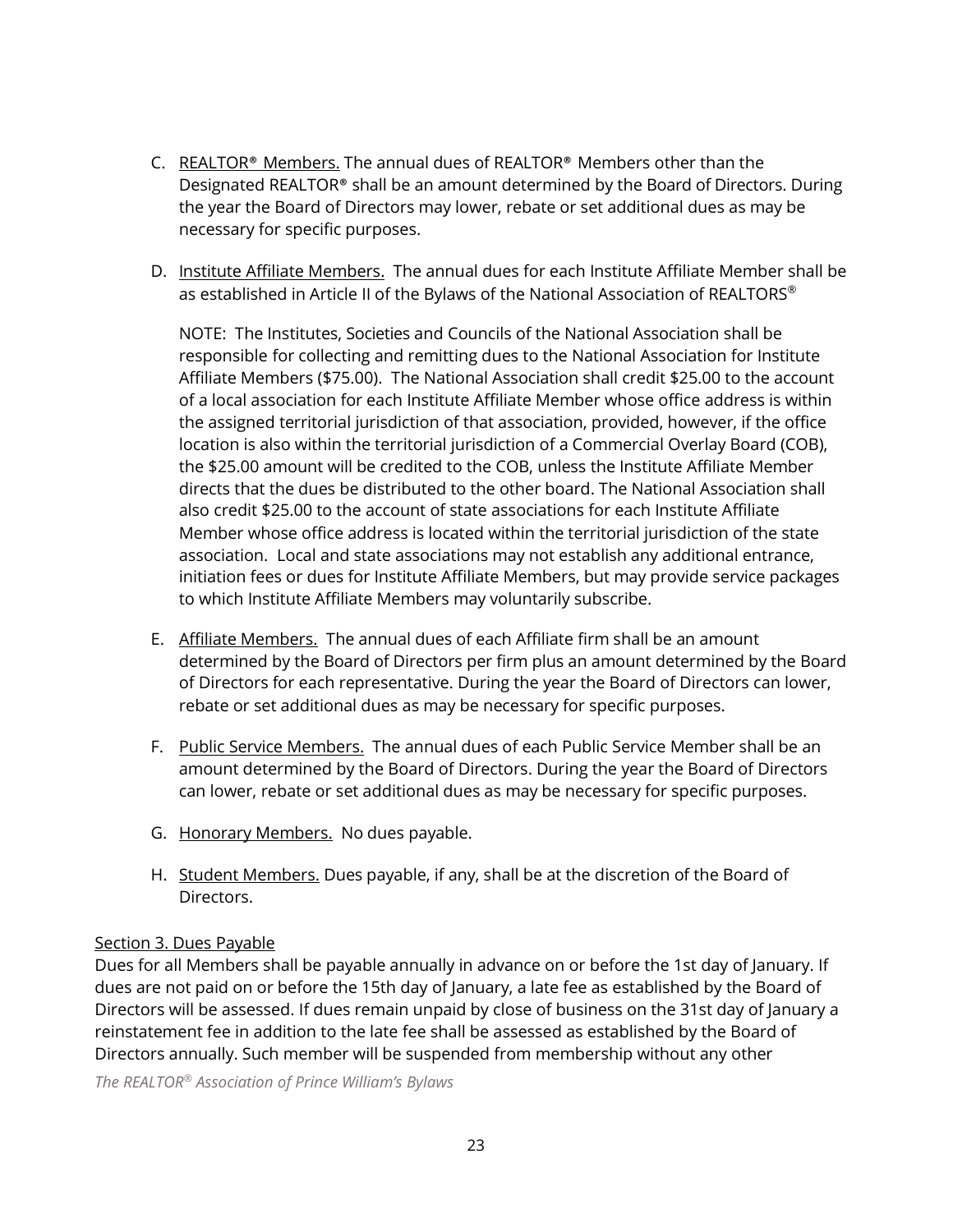provision of these Bylaws. Such action shall become final ten (10) days after giving written notice of the action unless the amount due, including all unpaid fees are paid in full. If the action has become final, the Member is terminated, and the former Member may apply for membership in the manner prescribed for new applicants. Dues shall be computed from the first day of the month for new Members. All dues, fees and assessments are non-refundable.

A. In the event a sales licensee or licensed or certified appraiser who holds REALTOR<sup>®</sup> membership is dropped for nonpayment of Association dues, and the licensee remains with the designated REALTOR®'s firm, the dues obligation of the "designated" REALTOR® (as set forth in Article X, Section 2(A)) will be increased to reflect the addition of a non-member licensee. Dues shall be calculated from the first day of the current fiscal year and are payable within thirty (30) days of the notice of termination.

#### Section 4. Nonpayment of Financial Obligations

If fees, fines, or other assessments and administrative fees owed to the Association are not paid within one month after the due date, the nonpaying Member will be suspended from membership without reference to any other provision of these Bylaws. Such action shall become final ten (10) days after giving written notice of the action unless the amount due, including the administrative fee, is paid. If the action has become final, the Member is terminated and the former Member may apply for membership in the manner prescribed for new applicants after payment of any and all accrued dues, allocations, and administrative fees.

#### Section 5. Deposit

All money received by the Association for any purpose shall be deposited to the credit of the Association in a financial institution or institutions selected by a resolution of the Board of Directors.

#### Section 6. Expenditures

The Board of Directors shall administer the finances of the Association. An annual capital budget and an annual budget for operations shall be developed by the Budget and Finance Committee for approval by the Board of Directors. Any significant departure from the budgets must be approved by a quorum of the Board of Directors. An annual audit of the books and accounts shall be made by a Certified Public Accountant. A summary of this report will be provided by the Board of Directors to the Membership within one hundred twenty (120) days of the close of the fiscal year.

Section 7. Notice of Dues, Fees, Fines, Assessments, and other Financial Obligations of Members All dues, fees, fines, assessments, or other financial obligations to the Association shall be noticed to the delinquent Association Member in writing setting forth the amount owed and due date.

## **ARTICLE XI – Officers and Directors**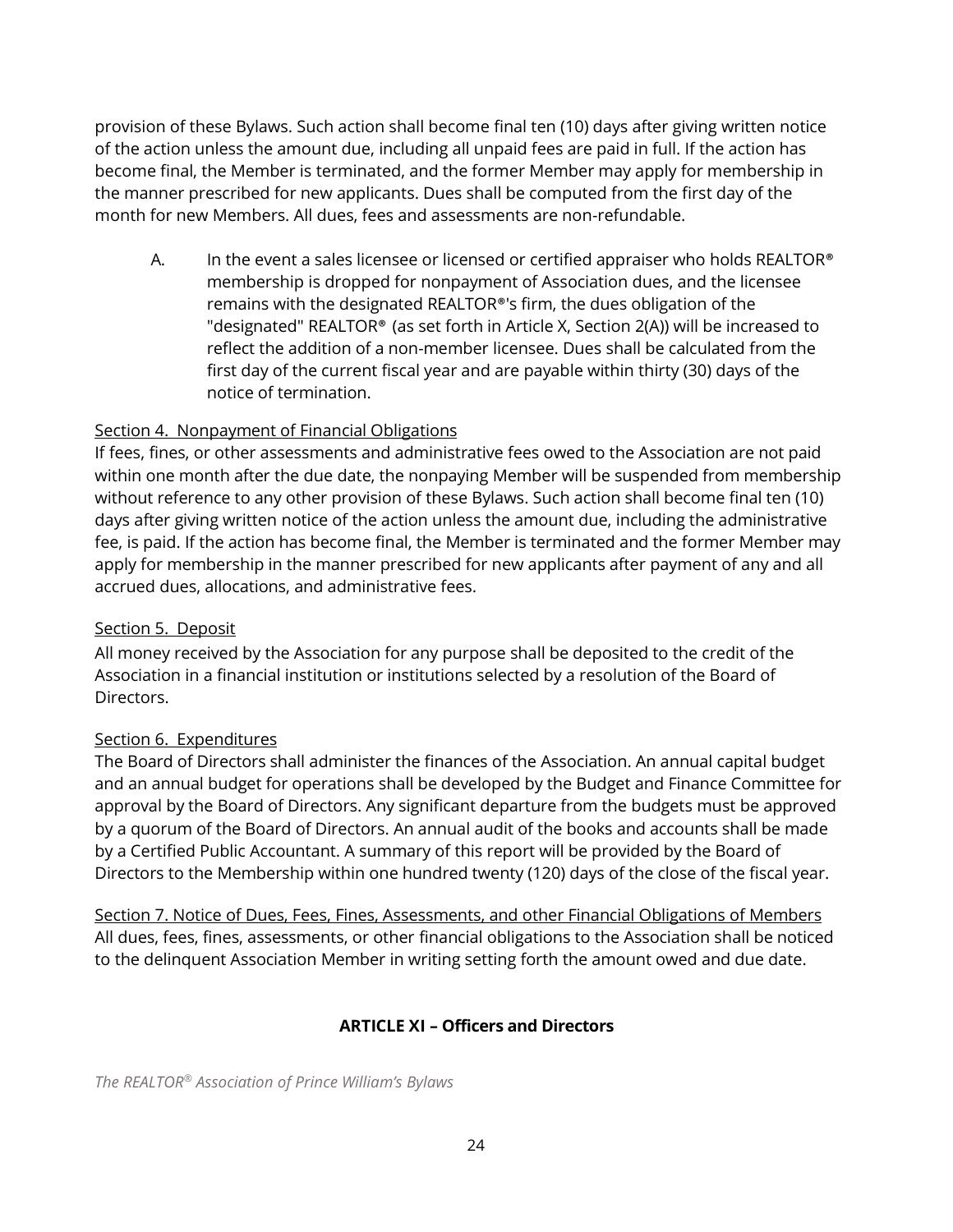#### Section 1. Officers

The officers of the Association shall be: A President, a President-Elect, Immediate Past President and a Secretary-Treasurer. All offices are by election except that of President.

The President-Elect shall serve the term for which elected and succeeds to the office of the President the following year.

The Secretary-Treasurer shall serve the term for which elected and succeeds to the office of the President-Elect the following year.

#### Section 2. Duties of Officers

The duties of the officers shall be such as their titles, by general usage, would indicate and such duties as may be assigned by the Board of Directors.

Unless otherwise specified below, the duties of the Officers shall be such as their titles, by general usage, would indicate and as such may be assigned to them by the Board of Directors from time to time and such as are required by law.

- A. President. The President shall be the Chairperson of the Board of Directors of the Association and shall provide the general direction of its affairs. The President shall preside at all meetings of the Board of Directors and have final approval over the agenda for all board meetings. The President shall be an ex officio member of any Standing Committee which may be constituted hereunder, unless otherwise specified in these Bylaws, and shall perform all such other duties as are incident to his or her office or are properly required of them by the Board of Directors. The President shall also serve as a Virginia REALTORS® Delegate.
- B. President-Elect. The President-Elect shall succeed to the Office of the President. In the event of the absence or disability of the President, the President-Elect shall perform their duties. If the Office of the President should become vacant between elections, the President-elect shall fill the vacancy and complete the unexpired term. The Presidentelect shall then become President for a full term after the completion of the unexpired term. When the Association qualifies, the President shall serve as the NAR Director during their term. If unable to perform this duty, the President shall appoint a replacement. Subsequent NAR Directors shall be elected by the Board of Directors. The President-Elect shall also serve as a Virginia REALTORS® Delegate.
- C. Secretary-Treasurer. The Secretary-Treasurer shall be the Chairperson for the Budget and Finance Committee, shall be involved in the preparation of the budget and shall regularly review the Association's financial status including balance sheet, profit and loss statements, and related financial reports and documentation in concert with the Chief Executive Officer. The Secretary-Treasurer shall also serve as a Virginia REALTORS® Delegate.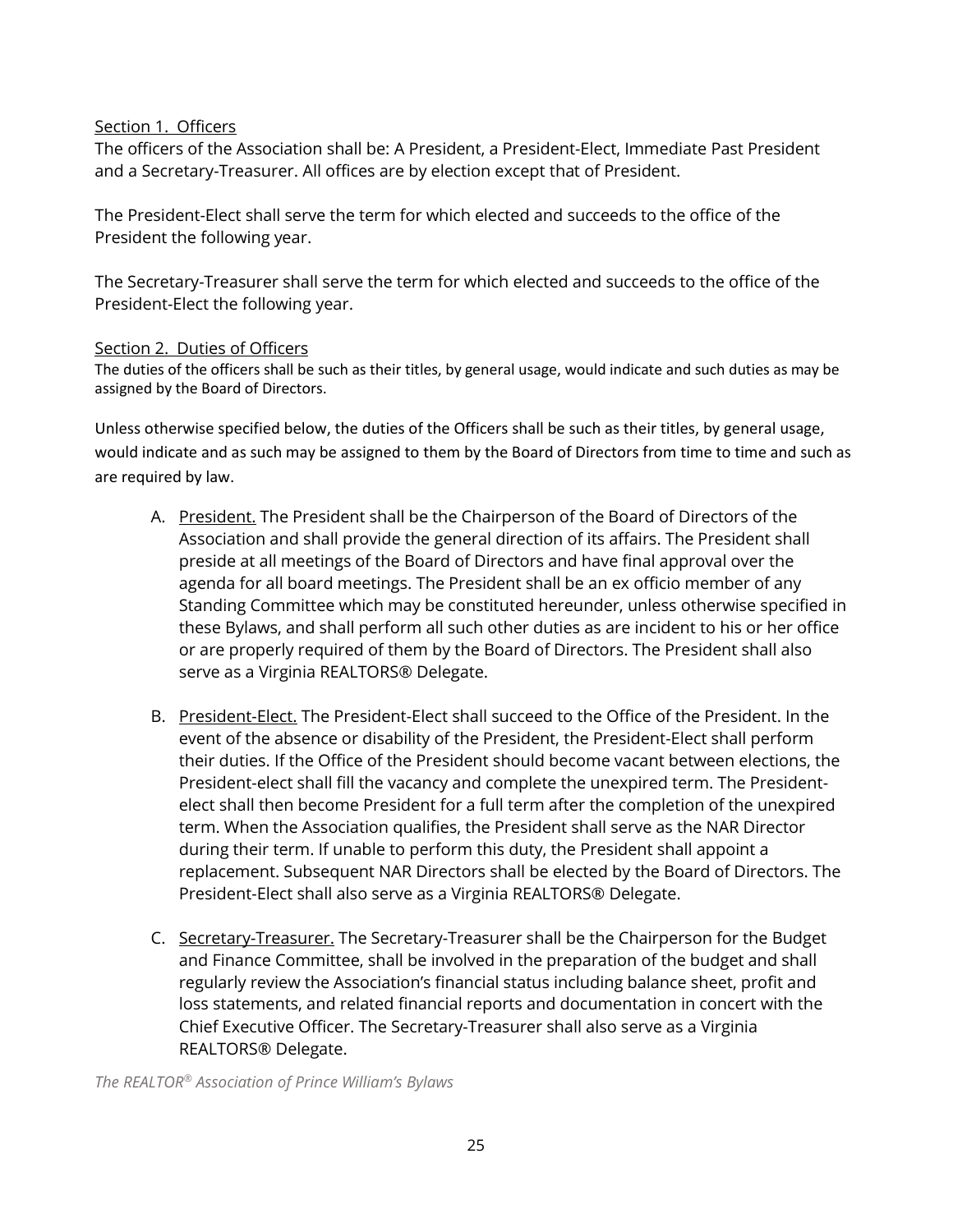No Officer may delegate his or her duties and responsibilities to any Board Committee or other subset of the Board of Directors, or any Association Member, Member Committee, Association staff, or any other individual, group, or company. Notwithstanding the above, in the event of an Officer's extended absence or disability and upon the approval of the Board of Directors, an Officer may delegate their duties to another Board Member or Board Committee for a brief period of time.

No Officer or Officers, Board Members or Board Committees, may make a decision that is binding upon the Association without the Board of Directors' prior vote and approval of such decision.

One other REALTOR® member and alternate Delegates shall be selected by the Board of Directors.

#### Section 3. Duties of President-Elect

President-Elect shall recommend appointees for Grievance Committee members and Professional Standards and Arbitration Committee members for approval by the current Board of Directors not later than the November Directors' meeting. President-Elect shall forward recommendations concerning VAR Policy Board Candidates and NAR committee membership recommendations when requested and select other Association committee members for the following year.

#### Section 4. Board of Directors

The governing Board of Directorsy of the Association shall be a Board of Directors consisting of the elective officers, immediate Past President, who shall automatically become a one (1) year Director, eleven (11) Directors who are REALTOR® Members of the Association, and one (1) Affiliate Director.

A Director-At-Large may be added should there be more than one candidate for President-Elect.

Three (3) Directors shall be elected each year to serve a two (2) year term. As many Directors as needed shall be elected for a one (1) year term as required to fill either vacancies or any unexpired term(s).

One (1) Director shall be a Member of the Commercial, Industrial, Land Exchange (CILE) selected by the Nominating committee as provided in Article XI Section 6 and elected by the membership.

One (1) Director shall be an industry appropriate Member selected by the Nominating Committee as provided in Article XI, Section 6 and elected by the membership.

All Officers and Directors shall be active REALTOR® Members of the REALTOR® Association of Prince William with the exception of the Affiliate Director. The Affiliate Director must be a member of the REALTOR® Association of Prince William®.

The Affiliate Director shall be appointed by Members of the Affiliates Forum. An Affiliate Director may not hold an Officer position nor can the Affiliate Director vote on issues dealing with ethics and arbitration. In no event shall the term of service exceed two (2) consecutive years.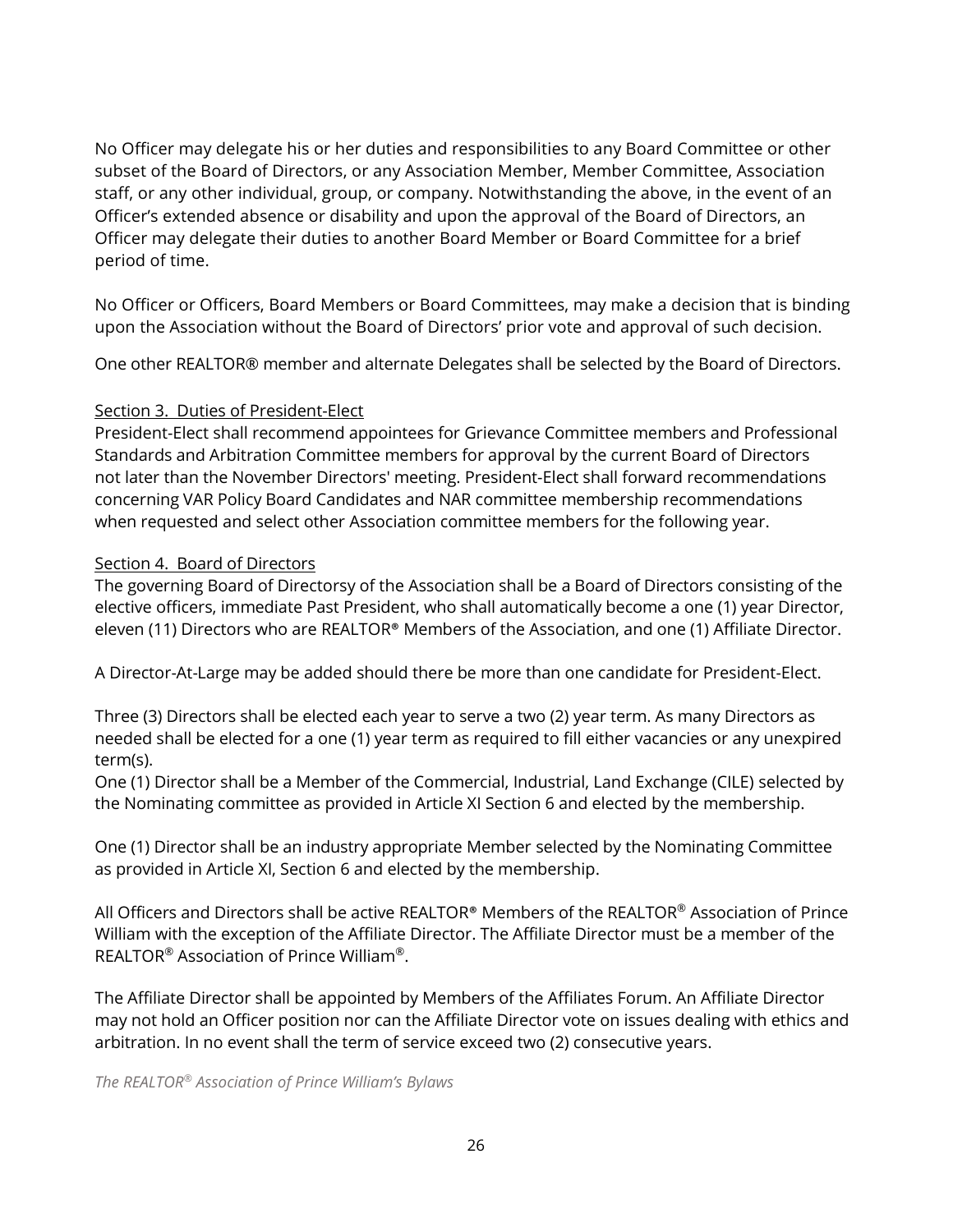#### Section 5. Duties of Directors

The Board of Directors shall be responsible to the general membership of the Association for administering the policies of the Association.

#### Section 6. Vacancies

- A. In the event the President cannot serve the entire one (1) year term, the vacancy shall be filled by:
	- A. The President-Elect. This action shall, in no way, preclude the President-Elect from serving a full term as President under the normal rules of succession.
	- B. In the event the President-Elect cannot serve as President, the Secretary-Treasurer shall be selected by the Board of Directors to fill the vacancy of President for the remainder of the term.
	- C. Should the Secretary-Treasurer be unable to serve the remainder of the Presidential term left vacant, the Board of Directors shall assume the function of the vacant position and shall call a special election to be held within sixty (60) days of the date of determination of the need for such an election. The election shall be for the office(s) of President and/or any officer position left vacant during the normal term. The election shall be held in accordance with provisions of Section 6.
	- D. In the event the President-Elect cannot serve as President in the normal succession, the office of President shall be open for nominations, as outlined for all other elected offices in Section 6, paragraph a., and voted upon by the membership at the Annual Election.
	- E. In the event the Secretary-Treasurer or any Director of the Association is unable to serve their term of office, the Association shall give REALTOR® Members 30 days to submit nominations to the Association Office. The President shall select the replacement, from those nominated, subject to the approval of the Board of Directors.
	- F. In those instances, where a Director in the first year of a two-year term is elected to an officer position and must vacate the Director position at the end of the current calendar year, the successor to the unexpired portion of that term shall be the person from the slate of candidates for Director positions receiving the next greatest number of total votes, provided the individual is able and willing to serve and has not otherwise been elected or appointed a current Officer or Director.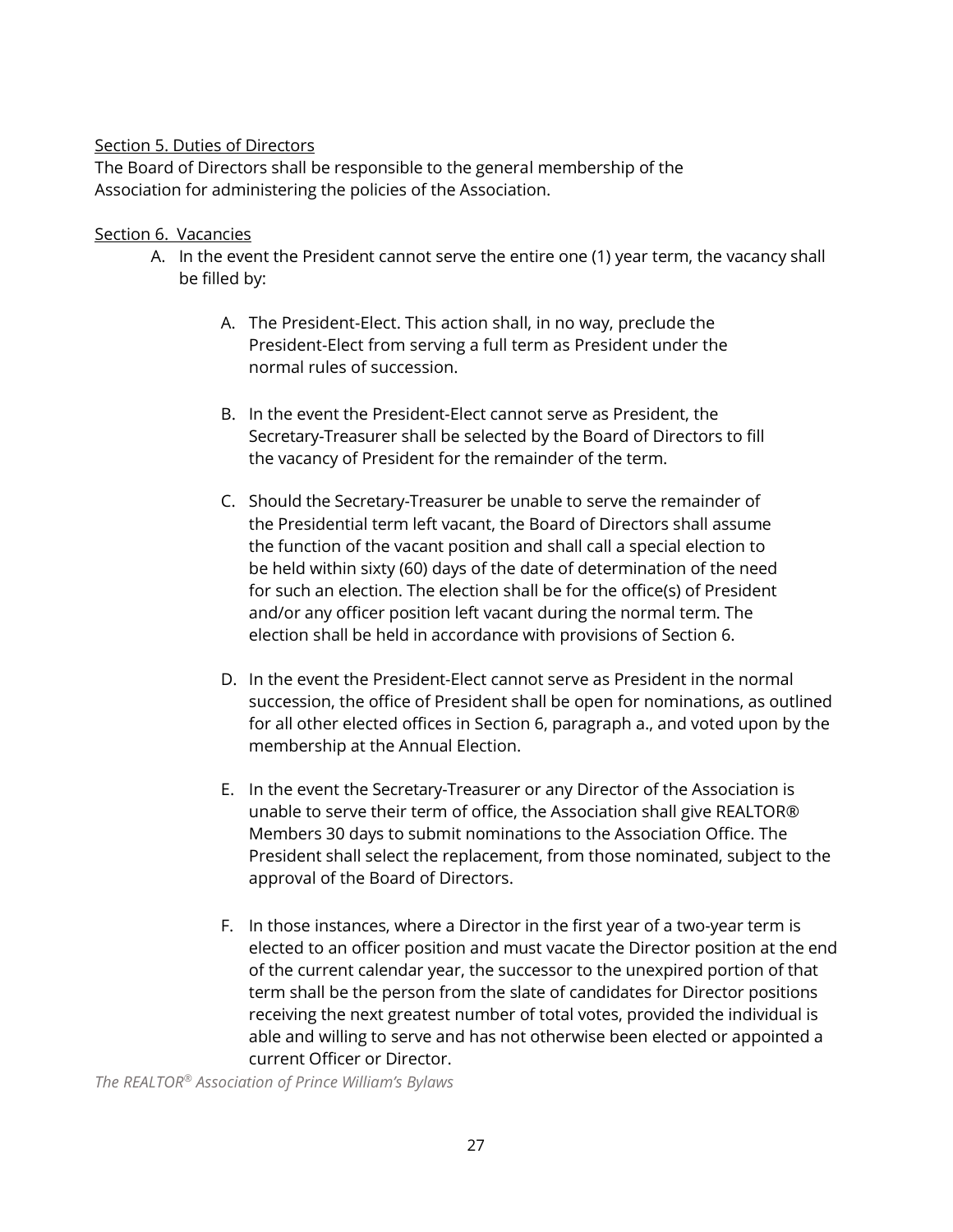#### Section 7. Election of Officers and Directors

A. At least ninety (90) days before the Annual Election, a Nominating Committee of five (5) REALTOR® Members shall be appointed by the President. It may consist of not more than two (2) Past Presidents. Upon appointment by the President, the Association's REALTOR<sup>®</sup> Members will be notified in writing and the names posted in the Association office.

The Nominating Committee shall select at least one (1) qualified candidate each, for President-Elect who has served, prior to taking office for which nominated, at least one (1) full year of service as an Officer. The Nominating Committee shall select at least one (1) qualified candidate for each vacancy for Director, who, prior to taking office, has been an active REALTOR® for at least two (2) years.

No member of the Nominating Committee may be nominated by the Nominating Committee. This does not preclude a member of said Committee from being nominated as provided in Section 6(b), if so qualified.

The Nominating Committee will conduct a personal interview with each candidate who has been deemed to have met the requirements for the position sought. The purpose of the interview shall be to ascertain a candidate's qualifications for office. All candidates for Board of Directors must participate in the Nominating Committee interview process; a candidate not selected for the Nominating Committee slate shall not be allowed to run by petition without undergoing a Nominating Committee interview. The Nominating Committee interview process shall be open to all members. However, the Nominating Committee's deliberations shall be held in Executive Session.

The report of the Nominating Committee shall be posted and available to each REALTOR® Member at least sixty (60) days preceding the Annual Meeting and shall be posted in the Association Office.

B. Nominations, in addition to those made by the Nominating Committee, may be made for any office, other than President, for any member eligible for such nomination provided each nomination is submitted by letter to the President of the Association not less than forty-five (45) days before the Annual Election and accompanied by a petition including names of at least 5% of the active PWAR REALTOR® membership. Such nominating letter shall carry the name of the Member being nominated, statement of the candidate's qualifications, the office for which they are being nominated, and a certificate signed by the member being nominated that they will serve in said office if elected. No nominations may be made after forty-five (45) days before the election by any manner unless a member nominated by the Nominating Committee shall withdraw from the race; in which event, the Nominating Committee shall name a substitute nominee. No candidate for Board of Directors or Officer position may petition for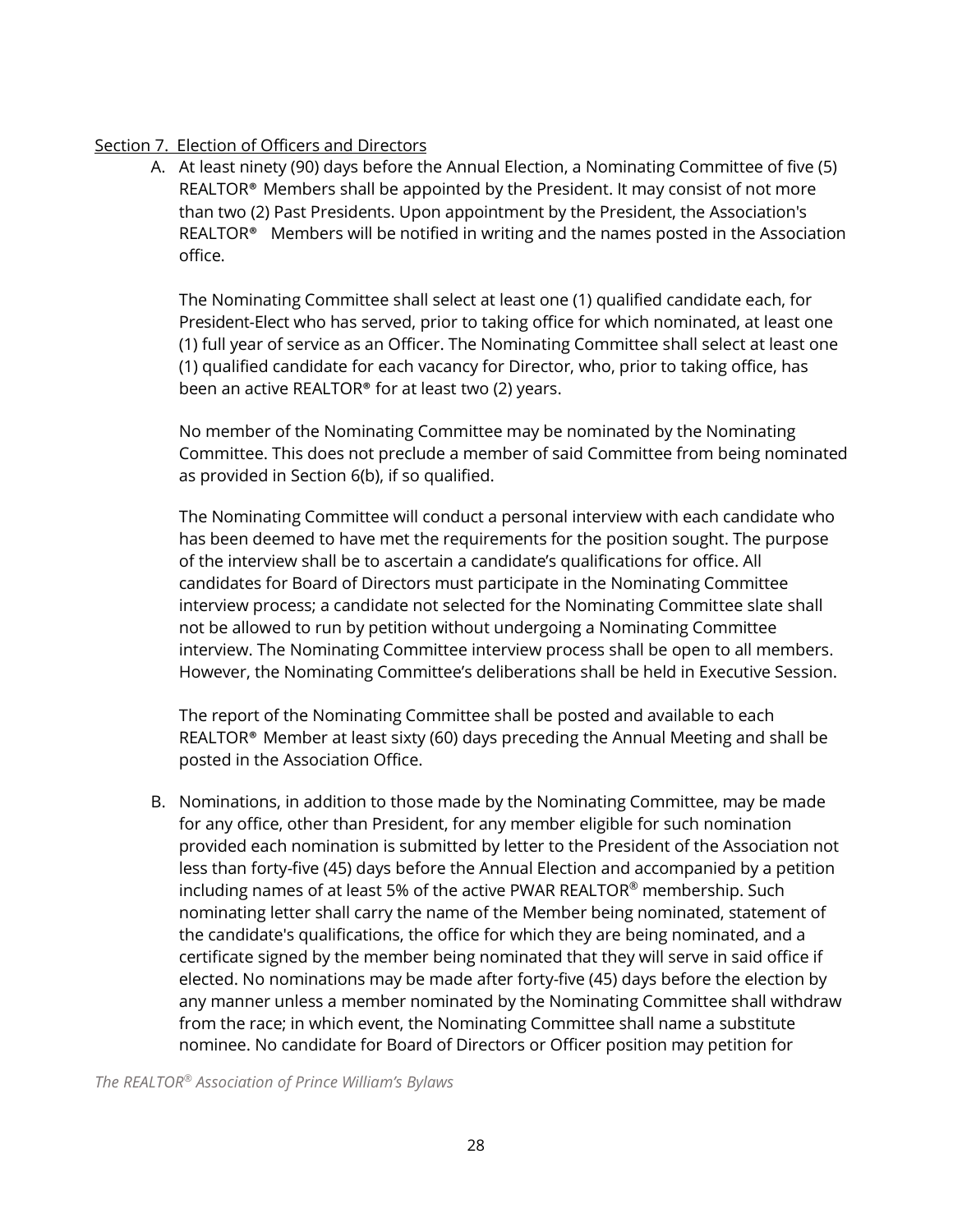inclusion on the slate without having participated in the Nominating Committee process within the normal timeframe outlined in these bylaws herein.

- C. Not less than twenty-five (25) days before the annual meeting, the President shall have a list of all nominees nominated, their qualifications for each office, a ballot and voting instructions sent to each REALTOR® Member. Once received, ballots may be completed electronically up to two days prior to the Annual Meeting.
- D. No Member shall be a candidate for more than one (1) office except that a Director holding a two (2) year term may be a candidate for another office and, if defeated, serve the remaining term of Director as originally elected.
- E. The election of Officers and Directors shall take place electronically. Each REALTOR® Member shall be entitled to one (1) vote.

The ballot shall contain the names in alphabetical order of all Candidates by the offices for which they are nominated. In the event that there are more candidates than there are vacancies to be filled, the election shall be by ballot, and the candidates receiving the largest number of votes will be declared elected.

If there is more than one candidate for the President-Elect position, the one with the largest number of votes will be declared President-Elect, and the candidate with the next highest vote will be selected as Director-At-Large and serve a one-year term.

For Directors, the three (3) candidates receiving the largest number of votes will be declared elected for the longest terms open; the candidates receiving the next largest number of votes will be declared elected for the second longest term. Otherwise, those nominated by the Nominating Committee may be declared elected by acclamation.

In the event of a tie vote for any position, a run-off vote between those tied shall take place at the Annual Meeting and shall be completed prior to announcing the election of any Officer or Director.

- F. The elected Officers and Directors shall be formally installed prior to January 1 of their elected term, and shall take office and assume their respective duties on January 1 following.
- G. An Elections Taskforce of not less than two (2) REALTOR<sup>®</sup> Members shall be appointed by the President. Any nominee for office will not be eligible to serve on the Taskforce. No member of the Nominating Committee will be eligible to serve on the Taskforce. The duties of the Taskforce are as follows:
	- (1) Validate electronic results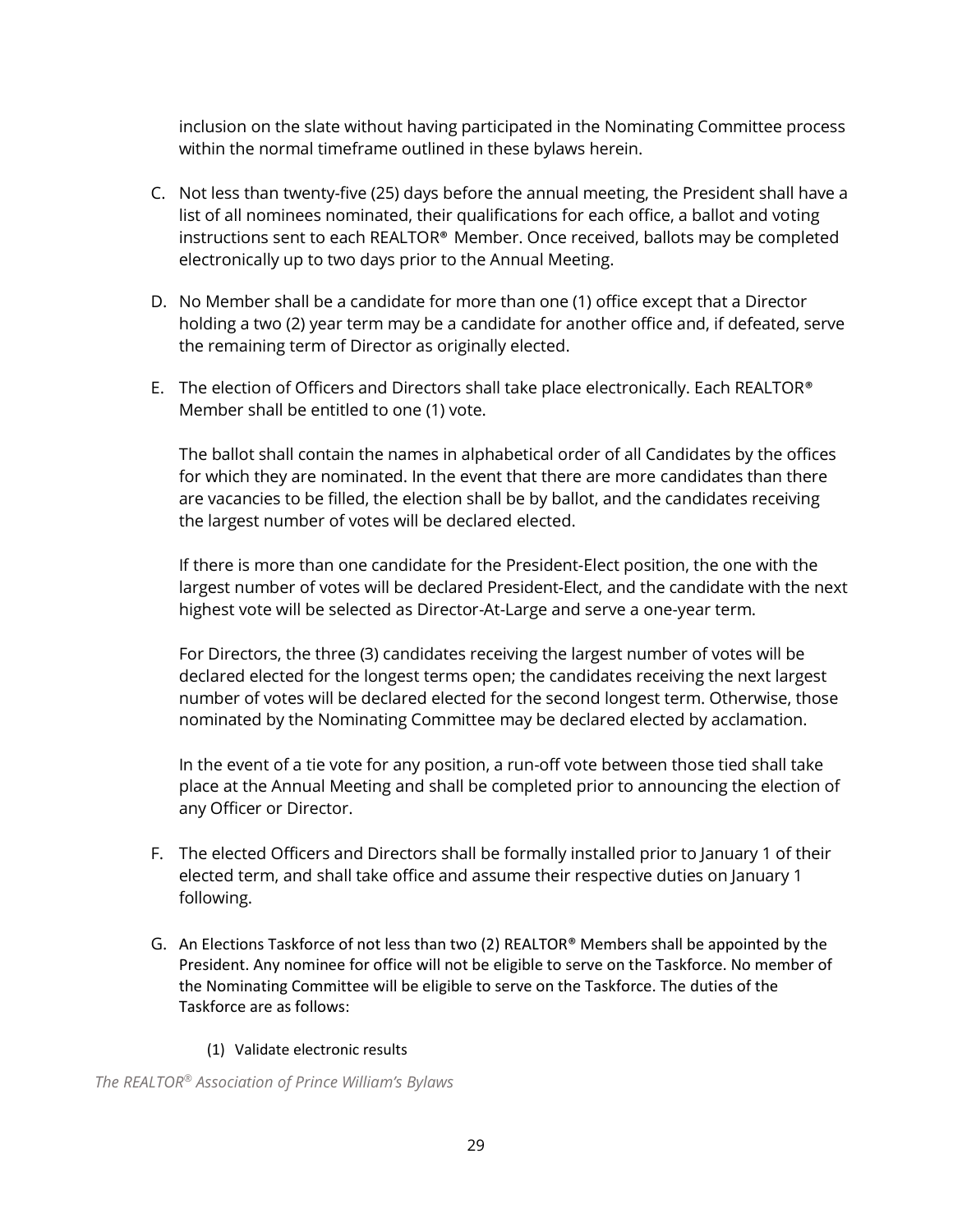- (2) Coordinate run-off, if necessary
- (3) Report the results at the Annual Meeting
- H. The Board of Directors will elect the President-Elect and Secretary-Treasurer. Each candidate will follow the same application process as the Board of Directors applicants. Voting will take place, electronically, at the September board meeting. Results will be announced at that meeting.

#### Section 8. Chief Executive Officer

The Board of Directors may employ and, at its pleasure, discharge the Association's Chief Executive Officer. The Chief Executive Officer is the administrator of the Association directly responsible to the Board of Directors.

The Chief Executive Officer shall exercise general supervision over the office and employees, and shall handle all necessary correspondence in the name of the Association. The Chief Executive Officer shall have the authority to hire, compensate, and terminate Employer staff within the approved budget of employer and to establish and recommend for the approval of the Board of Directors the job descriptions, duties, and responsibilities of all staff in accordance with policies as may be established by Employer's Board of Directors. In the event of a termination, Employee must follow all termination procedures as set forth in Virginia law and regulation and consult the Employer's President prior to any action. Staff members shall not be members of the Association nor active in the real estate profession.

The duties and salary of the Chief Executive Officer shall be fixed by the Board of Directors and may be changed from time to time as the Association may deem best.

The Chief Executive Officer shall collect monies, keep the accounts and books, be the custodian of the Association records, serve as the Corporate Secretary and attend all meetings of the Membership, Board of Directors and Executive Committee as an ex-officio member without vote. It shall be the

particle duty of the Chief Executive Officer to carry on all necessary correspondence with the National Association of REALTORS<sup>®</sup> and the Virginia Association of REALTORS<sup>®</sup>.

#### Section 9. Removal of Officers and Directors

In the event that an Officer or Director is deemed to be incapable of fulfilling the duties for which elected, but will not resign from office voluntarily, the Officer or Director may be removed from office under the following procedure:

A. A petition requiring the removal of an Officer or Director and signed by not less than one-third of the voting membership or a majority of all Directors shall be filed with the President, or if the President is the subject of the petition, with the next-ranking officer, and shall specifically set forth the reasons the individual is deemed disqualified from further service.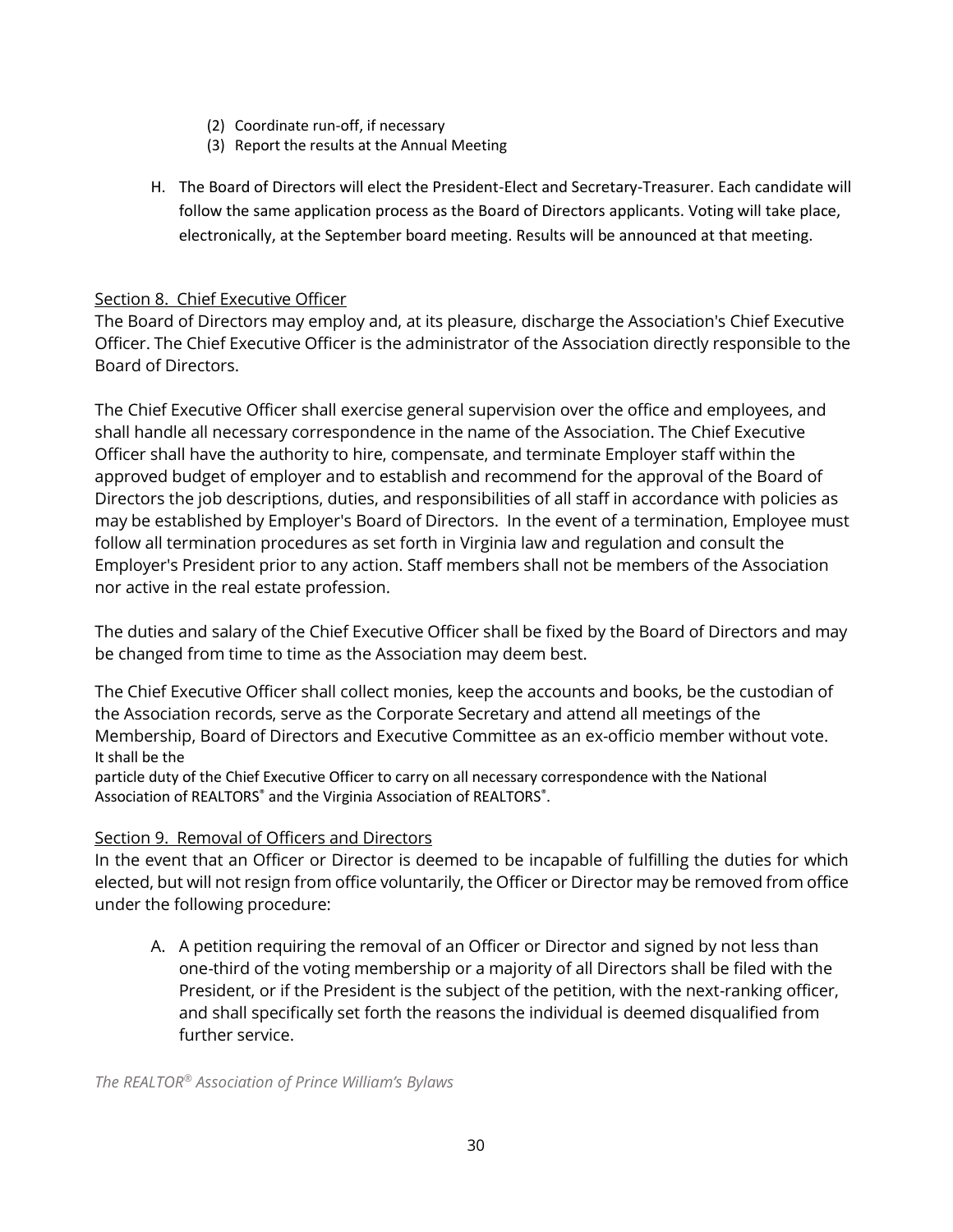- B. Upon receipt of the petition, and not less than twenty (20) days or more than forty-five (45) days thereafter, a special meeting of the voting membership of the Association shall be held, and the sole business of the meeting shall be to consider the charge against the Officer or Director and to render a decision on such petition.
- C. The special meeting shall be noticed to all voting Members at least ten (10) days prior to the meeting, and shall be conducted by the President of the Association unless the President's continued service in office is being considered at the meeting. In such case, the next-ranking officer will conduct the meeting of the hearing by the Members. Provided a quorum is present, a three-fourth vote of Members present and voting shall be required for removal from office.

#### Section 10. Term Limits

The term of the President, President-Elect, and Secretary-Treasurer shall be one (1) year. Except as provided in Article XI, Section 6 of these Bylaws, the President and President-Elect may not serve successive terms.

A Director cannot serve more than six (6) consecutive years as a Director

#### **ARTICLE XII – Executive Committee**

#### Section 1. Executive Committee

There shall be an Executive Committee consisting of the President, the President-Elect, the Secretary-Treasurer, the Immediate Past President, and the Chief Executive Officer. The Chief Executive Officer shall serve as a non-voting member.

If a vacancy occurs in the position of the Immediate Past President, then a Past President will be nominated by the President and approved by the Board of Directors to serve the unexpired term.

#### Section 2. Duties of the Executive Committee

The Executive Committee shall assist in conducting the affairs of the Association, subject to ratification by the Board of Directors.

#### Section 3. Meetings of the Executive Committee

The Executive Committee shall meet on the call of the President, the Board of Directors or any member of the Executive Committee. The President shall act as Chairman of the Committee. Four members shall constitute a quorum. All recommendations to the Board of Directors must be approved by a majority vote.

#### **ARTICLE XIII - Indemnification**

Section 1. Indemnification of Directors and Officers

Except as provided in Section 2 of this Article, the Association shall indemnify every individual made a party to a proceeding because he is or was a Director or Officer against liability incurred in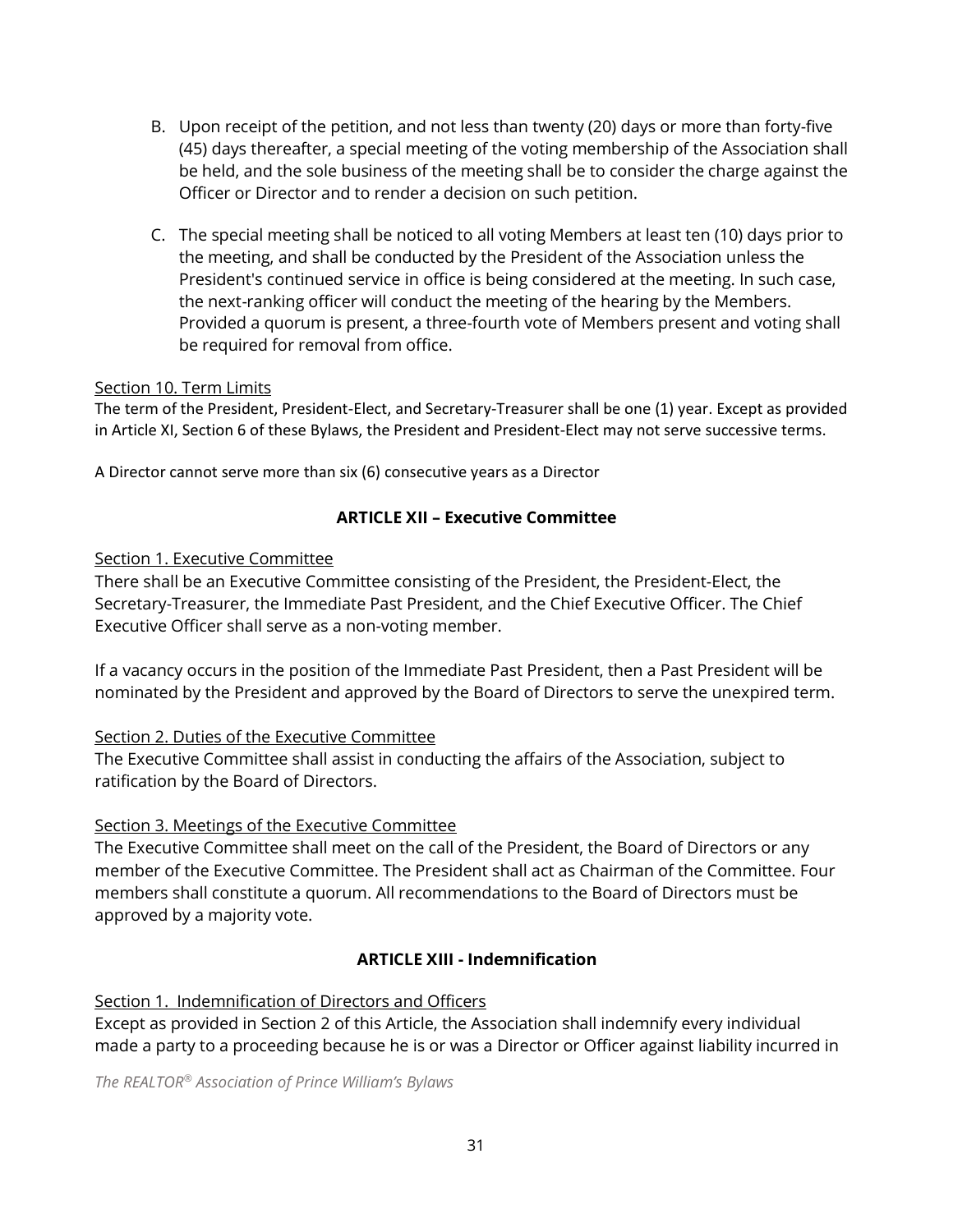the proceeding if: (1) he conducted himself in good faith; and (2) he believed, in the case of conduct in his official capacity with the Association, that his conduct was in its best interests and, in all other cases, that his conduct was at least not opposed to its best interests (or in the cases of conduct with respect to an employee benefit plan, that his conduct was for a purpose he believed to be in the interest of the participants of and beneficiaries of the plan); and (3) he had no reasonable cause to believe, in the case of any criminal proceeding that his conduct was unlawful.

#### Section 2. Indemnification Not Permitted

The Association shall not indemnify any individual against (1) his willful misconduct or a knowing violation of the criminal law or (2) in connection with a proceeding by or in the right of the Association in which he was adjudged liable to the Association, or (3) in connection with any other proceeding charging improper personal benefit to him, whether or not involving action in his official capacity, in which he was adjudged liable on the basis that personal benefit was improperly received by him.

#### Section 3. Effect of Judgment or Conviction

The termination of a proceeding by judgment, order, settlement or conviction is not, of itself, determinative that an individual did not meet the standard of conduct set forth in Section 1 of this Article or that the conduct of such individual constituted willful misconduct or a knowing violation of the criminal law.

#### Section 4. Determination and Authorization

Unless ordered by a court of competent jurisdiction, any indemnification under Section 1 of this Article shall be made by the Association only as authorized in the specific case upon a determination that indemnification of the individual is permissible in the circumstances because: (1) he met the standard of conduct set forth in Section 1 of this Article and, with respect to a proceeding by or in the right of the Association in which such individual was adjudged liable to the Association, he is fairly and reasonably entitled to indemnification in view of all of the relevant circumstances even though he was adjudged liable; and (2) the conduct of such individual did not constitute willful misconduct or knowing violation of the criminal law.

Such determination shall be made: (1) by the Board of Directors of the Association by a majority vote of a quorum consisting of Directors not at the time parties to the proceeding; or (2) if such a quorum cannot be obtained, by majority vote of a committee duly designated by the Board of Directors (in which designation Directors who are parties may participate), consisting solely of two or more Directors not at the time parties to the proceeding; or (3) by special legal counsel selected by the Board of Directors or its committee in the manner provided in (1) and (2) above, as appropriate, or, if such a quorum of the Board of Directors cannot be obtained and such a committee cannot be designated, selected by a majority vote of the Board of Directors (in which selection Directors who are parties may not participate).

Authorization of indemnification, evaluation as to reasonableness of expenses and determination and authorization of advancements for expenses shall be made in the same manner as the determination that indemnification is permissible, except that if the determination is made by special legal counsel, authorization of indemnification and evaluation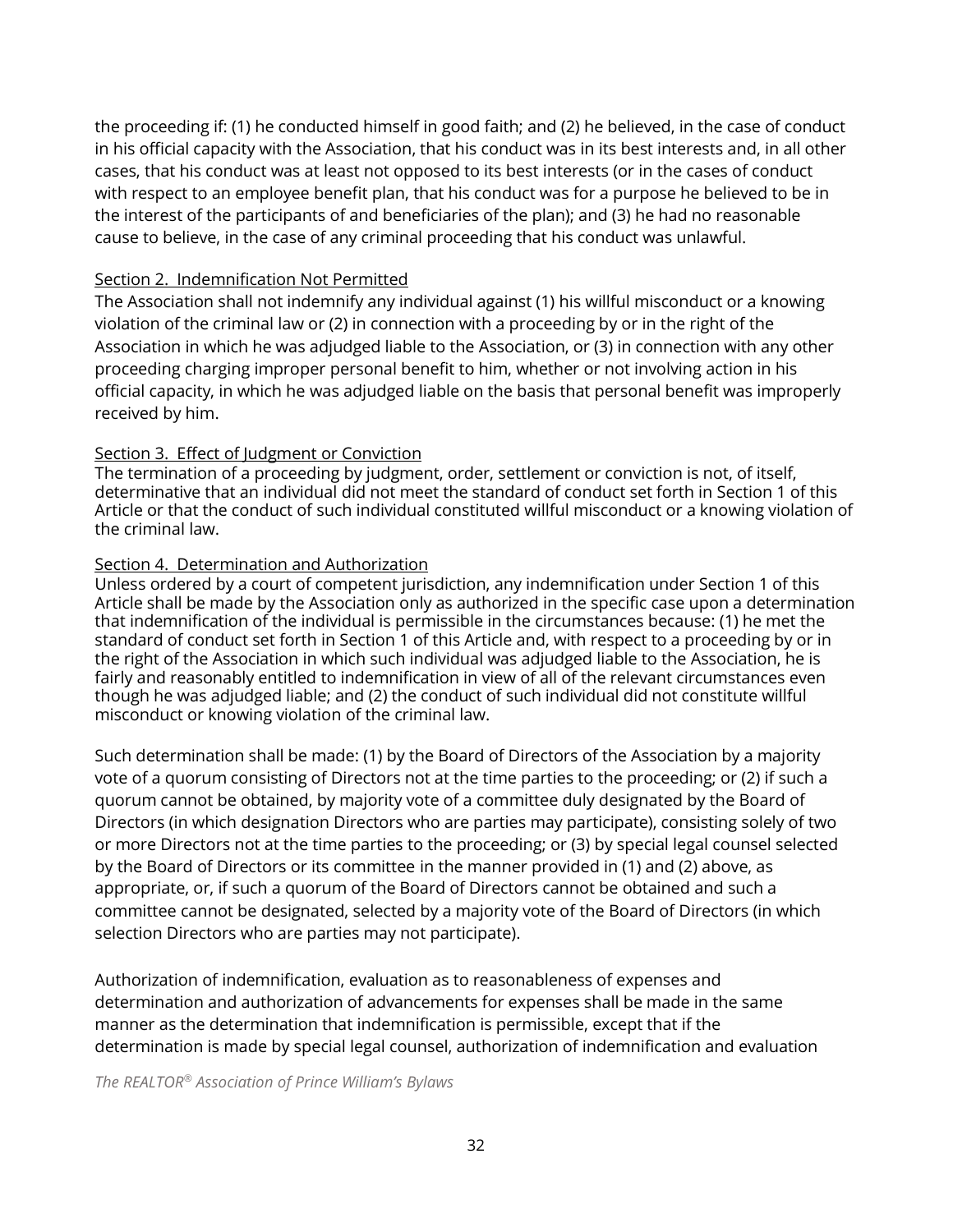as to reasonableness of expenses shall be made by those selecting such counsel.

## Section 5. Advance for Expenses

The Association may pay for or reimburse the reasonable expenses incurred by an individual who is a party to proceeding in advance of final disposition of the proceeding if:

(1) he furnished the Association a written statement of his good faith belief that he has met the standard of conduct described in Section 1 of this Article and a written undertaking, executed personally or on his behalf, to repay the advance if it is ultimately determined that indemnification of such individual in the specific case is not permissible; and

(2) a determination is made in the manner specified in Section 4 that the facts then known to those making the determination would not preclude indemnification under this Article. An undertaking furnished to the Association in accordance with the provisions of this Section shall be an unlimited general obligation of the individual furnishing the same but need not be secured and may be accepted by the Association without reference to financial ability to make repayment.

# Section 6. Indemnification of Employees and Agents

The Association may, but shall not be required to, indemnify and advance expenses to employees and agents of the Association to the same extent as provided in the Article with respect to Directors and Officers.

# Section 7. Limitation on Liability of Directors and Officers

In accordance with Section 13.1-870.1 of the Code of Virginia, as amended, or any successor provision thereto, in any proceeding brought by or in the right of the Association or brought by or on behalf of members of the Association, the liability of, and the damages assessed against a Director or Officer of the Association arising out of a single transaction, occurrence or course of conduct shall not exceed the amount of compensation received by the Director or Officer from the Association during the twelve months immediately preceding the act or omission for which liability was imposed; provided, however, a Director or Officer who serves the Association without compensation for his services shall not be liable for damages in any such proceeding; and provided further, however, that the liability of a Director or Officer shall not be limited as provided in this Section 7 if the Director or Officer engaged in willful misconduct or a knowing violation of the criminal law.

# Section 8. Definitions

In this Article:

"Director" and "Officer" mean an individual who is or was a Director or Officer of the Association as the case may be, or who, while a Director or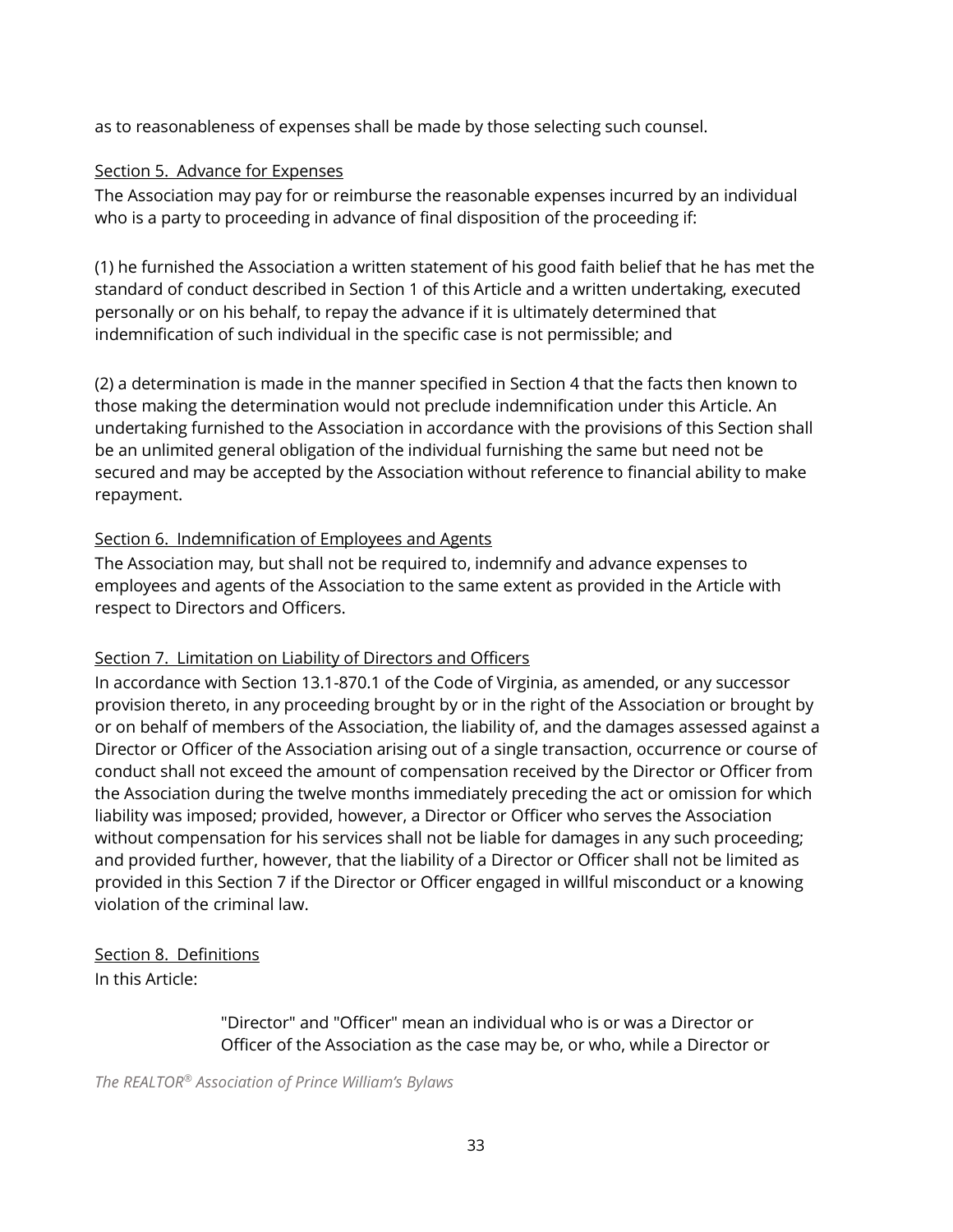Officer of the Association is or was serving at the Association's request as Director, Officer, partner, trustee, employee or agent of another foreign or domestic corporation, partnership, joint venture, trusts, employee benefit plan or other enterprise. A Director or Officer shall be considered to be serving an employee benefit plan at the Association's request if his duties to the Association also impose duties on, or otherwise involve services by, him to the plan or to participants in or beneficiaries of the plan.

"Individual" includes, unless the context requires otherwise, the estate, heirs, executors, personal representatives and administrator of an individual.

"Association" means the REALTOR® Association of Prince William, Inc., and any domestic or foreign predecessor entity of the Association in a merger or other transaction in which the predecessor's existence ceased upon the consummation of the transaction.

"Expenses" includes but is not limited to counsel fees.

"Liability" means the obligation to pay a judgment, settlement, penalty, fine, including any excise tax assess with respect to an employee benefit plan, or reasonable expenses incurred with respect to a proceeding.

"Official capacity" means: (1) when used with respect to a Director, the office of Director in the Association; (2) when used with respect to an Officer, the office in the Association held by him/her; or (3) when used with respect to any employee or agent, the employment or agency relationship undertaken by him on behalf of the Association. "Official capacity" does not include service for any foreign or domestic corporation or other partnership, joint venture, trust, employee benefit plan or other enterprise.

"Party" includes an individual who was, is or is threatened to be a named defendant or respondent in a proceeding.

"Proceeding" means any threatened, pending or completed action, suit, or proceeding, whether civil, criminal, administrative or investigative and whether formal or informal.

#### Section 9. Provisions Not Exclusive

As authorized by the Virginia Nonstock Corporation Act, the provisions of this Article are in addition to and not in limitation of the specific powers of a corporation to indemnify Directors and Officers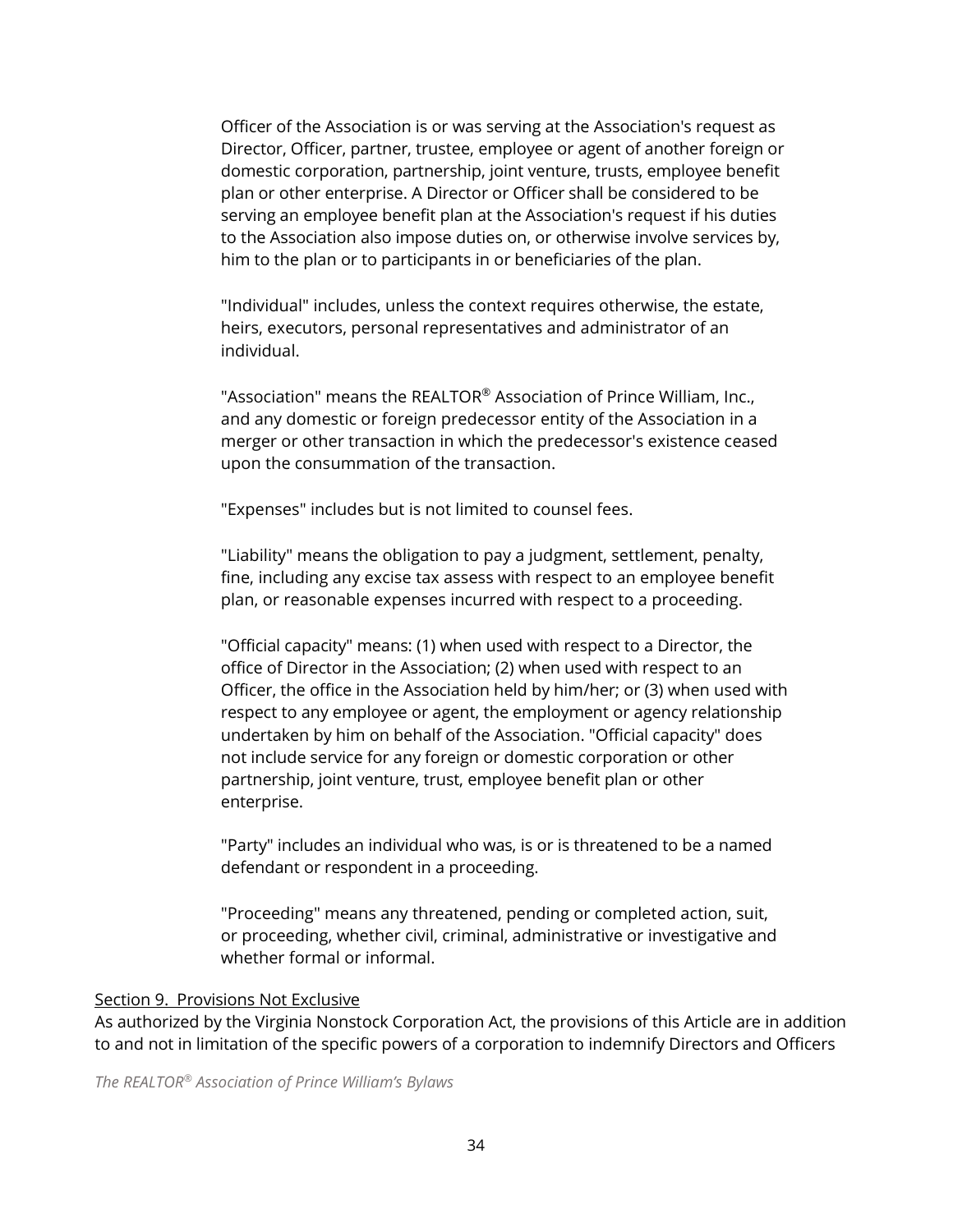set forth therein. If any provision of this Article shall be adjudicated invalid or unenforceable by a court of competent jurisdiction, such adjudication shall not be deemed to invalidate or otherwise affect any other provision hereof or any power of indemnity which the Association may have under the Virginia Nonstock Corporation Act or other laws of the Commonwealth of Virginia.

## Section 10. Effect of Amendment of Article

The amendment or repeal of the provisions of this Article shall not deny or limit indemnification hereunder of an individual against liability incurred in a proceeding as a result of conduct before amendment or repeal of the same or delete the limitation provided herein on the amount of such liability or increase the amount of such liability to an amount greater than the amount provided herein.

#### Section 11. Application of Article

The provisions of this Article shall apply to liability incurred by an individual who is a party to a proceeding as a result of conduct before and after resolution of the same.

## **ARTICLE XIV - Meetings**

## Section 1. Annual Meetings

The Annual Meeting of the Association shall be held at least once during each calendar year, or as soon thereafter as practical. A quorum shall be composed of thirty (30) REALTOR® Members.

#### Section 2. Meetings of Directors

- A. The Board of Directors shall designate a regular time of meetings at the Association. Meetings shall be published to the membership. A majority of members of the Board of Directors shall constitute a quorum.
- B. Special Board of Directors meetings shall be held at the call of the President or by any five (5) members of the Board of Directors. All members shall be given at least three (3) days' notice of such special meetings.
- C. Absence from three (3) regular or special meetings by an Officer or Director during each calendar year shall be construed as resignation therefrom and Director must petition the Board for reinstatement.
- D. Electronic transaction of Business to the fullest extent permitted by law, the Board of Directors or membership may conduct business by electronic means.

Action without meeting unless specifically prohibited by the articles of incorporation, any action required or permitted to be taken at a meeting of the Board of Directors may be taken without a meeting if a consent in writing, setting forth the action so taken, shall be signed by all of the directors. The consent shall be evidenced by one or more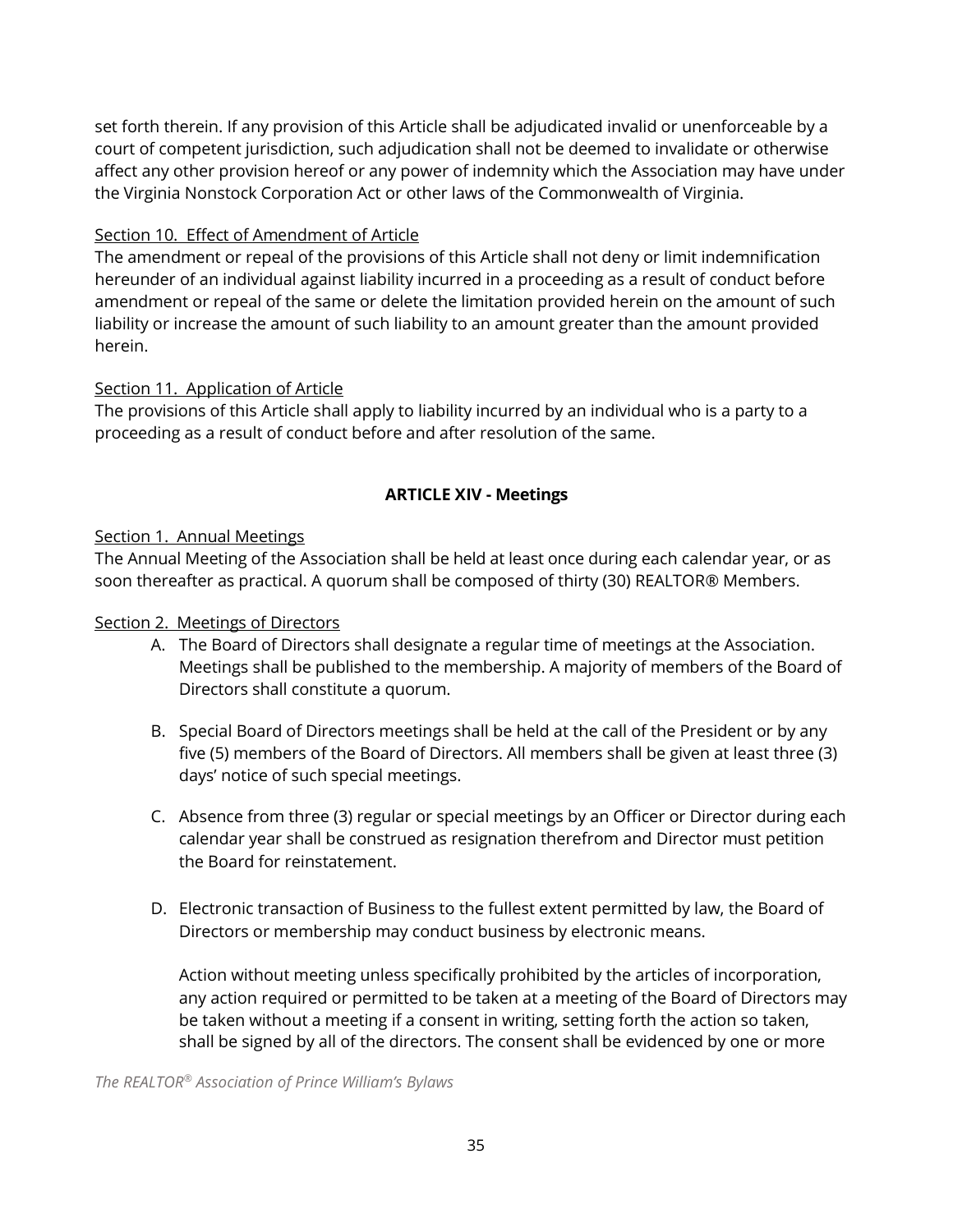written approvals, each of which sets forth the action taken and bears the signature of one or more directors. All the approvals evidencing the consent shall be delivered to the chief staff executive to be filed in the corporate records. The action taken shall be effective when all the directors have approved the consent unless the consent specifies a different effective date.

#### Section 3. Other Member Meetings

- A. The members shall meet at other times as the Board of Directors may determine. A quorum shall be composed of thirty (30) REALTOR® Members present.
- B. Special meetings may be called at any time by the President, five (5) Directors or thirty (30) REALTOR® Members in good standing. A quorum shall be composed of thirty (30) REALTOR® Members present.

## Section 4. Notice of Meetings

Written notice for meetings of members shall be given to every Member entitled to participate in the meeting at least ten (10) days preceding the meeting. If a special meeting is to be held, the written

notice must be given each REALTOR $^\circledR$  Member and accompanied by a statement of the purpose of the meeting, excepting that notice of meetings for amendments to these Bylaws shall be in accordance with Article XIX, Section 3.

# **ARTICLE XV – Committees, Forums, and Task Forces**

## Section 1. Standing Committees.

The President of the Board shall appoint and/or approve, subject to confirmation by the Board of Directors, such standing and special committees, taskforces or workgroups and their Chairpersons from the ranks of the membership as is deemed necessary except the President shall elect the Nominating Committee in accordance with Article XI, Section 4(B).

#### There shall be:

- A. Professional Standards/Arbitration Committee. The role of the Professional Standards and Arbitration Committee is as defined in the Association's Professional Standards Policy Manual.
- B. Grievance Committee. The role of the Grievance Committee is as defined in the Association's Professional Standards Policy Manual.
- C. Budget and Finance Committee. Committee members compile the annual budget, ensure that the Association's activities comply with the annual budget, maintain the financial integrity of the Association and review and recommend BOARD OF DIRECTORS action as needed.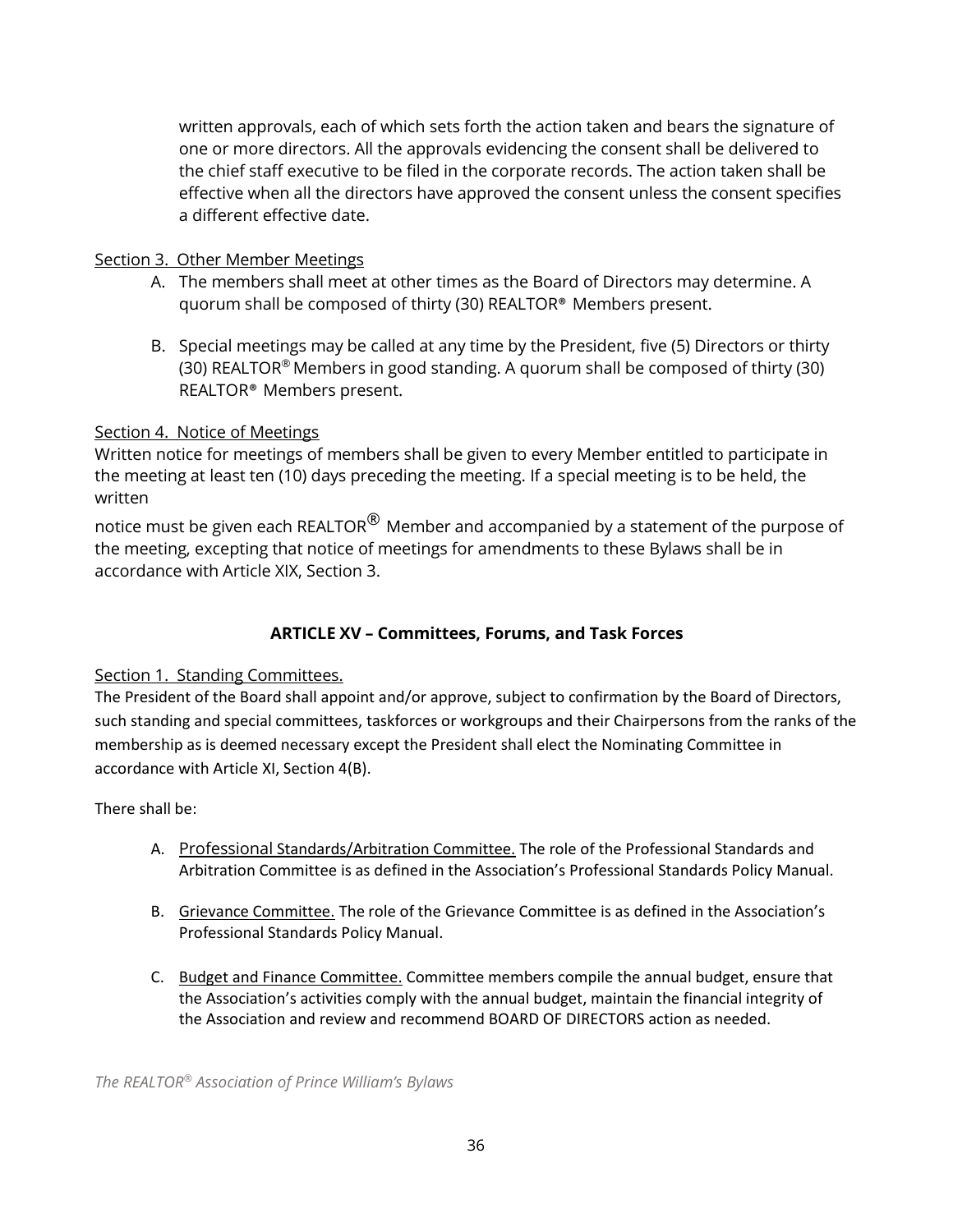#### Section 2. Organization

All committees/forums/task forces shall be of such size and shall have such duties, functions and power as may be assigned to them by the President or Board of Directors, except as otherwise provided in these Bylaws. The Grievance Committee and Professional Standards and Arbitration Committee will be organized and shall be guided in their duties in accordance with the National Association of REALTORS® Code of Ethics and Arbitration Manual.

#### Section 3. President

The President shall be an ex-officio member of all committees, forums, and task forces and shall be notified of their meetings.

#### Section 4. Responsibilities

It shall be the duty of the Chairperson, as well as members, to undertake the duties imposed and carry out such duties to completion with due dispatch.

#### Section 5. Attendance

Any member who fails to attend three (3) regular or special committee/forum/task force meetings in a calendar year shall be deemed to have resigned and the vacancy shall be filled by appointment as provided herein.

#### Section 6. Dismissal

By the majority vote of the Board of Directors, any member including the chairperson may be dismissed for the failure to comply with Section 4 and/or 5 above.

## **ARTICLE XVI – Fiscal and Elective Year**

The fiscal and elective year of the Association shall be the calendar year.

## **ARTICLE XVII – Rules of Order**

Roberts' Rules of Order, latest edition, shall be recognized as the authority governing the meetings of the Association, its Board of Directors and Committees, in all instances wherein its provisions do not conflict with these Bylaws.

## **ARTICLE XVIII – Publication of Bylaws**

The Bylaws of the Association shall be published for the Members in such a manner as the Board of Directors may prescribe, and a copy of same furnished to each Member. The Association may publish and distribute a copy of the National Association of REALTORS ® Code of Ethics and Standards of Practice to each Member. Failure on the part of any Member to receive and understand them shall not relieve the Member from responsibility.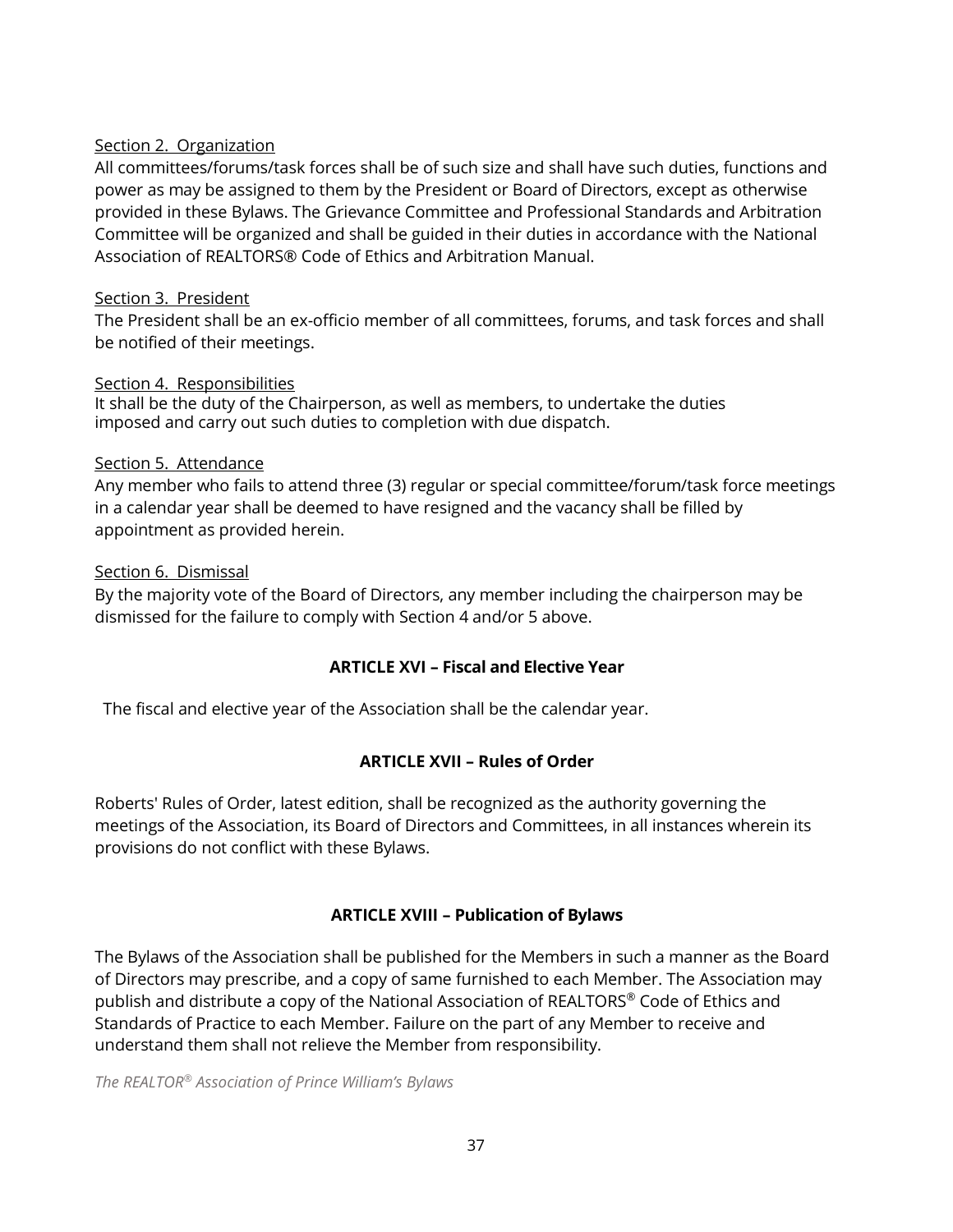## **ARTICLE XIX - Amendment**

#### Section 1. Proposed Amendments

The amendment of these Bylaws may be offered in writing by any one of the following:

- A. Any REALTOR<sup>®</sup> Member in good standing, or
- B. The Board of Directors, or
- C. The Governance Committee on its own motion,

The proposed amendment shall be submitted to the Governance Committee, and the Governance Committee shall have the authority and obligation to take the following action with reference to the proposed amendment:

- A. Accept the proposed amendment, or
- B. Modify the proposed amendment, or
- C. Recommend rejection of the proposed amendment.

The original proposed amendment together with a report by the Governance Committee of the actions taken, if any, shall then be forwarded to the Board of Directors, and the Board of Directors shall have the authority and the obligation to take the following action with reference to the proposed amendment:

- A. Reject the proposed amendment, and modification, if any, in which case all action with reference to the proposed amendment shall cease; or
- B. Accept the proposed amendment in its original form or as modified by the Governance Committee, in which event the Board of Directors shall schedule the proposed amendment for a vote at the next regular membership meeting or special called membership meeting; or
- C. Modify both the proposed amendment and modifications, if any, in which event the Board of Directors shall schedule the proposed amendment for a vote at the next regular membership meeting or special called membership meeting.

## Section 2. Voting

These Bylaws may be amended by a majority vote of the REALTOR® Members present and voting at any business meeting, except as provided in Article IX, Section 1, involving votes concerning the Association's withdrawal from membership in the National Association of REALTORS® and the Virginia REALTORS® and except that the Board of Directors may, at any regular or special meeting